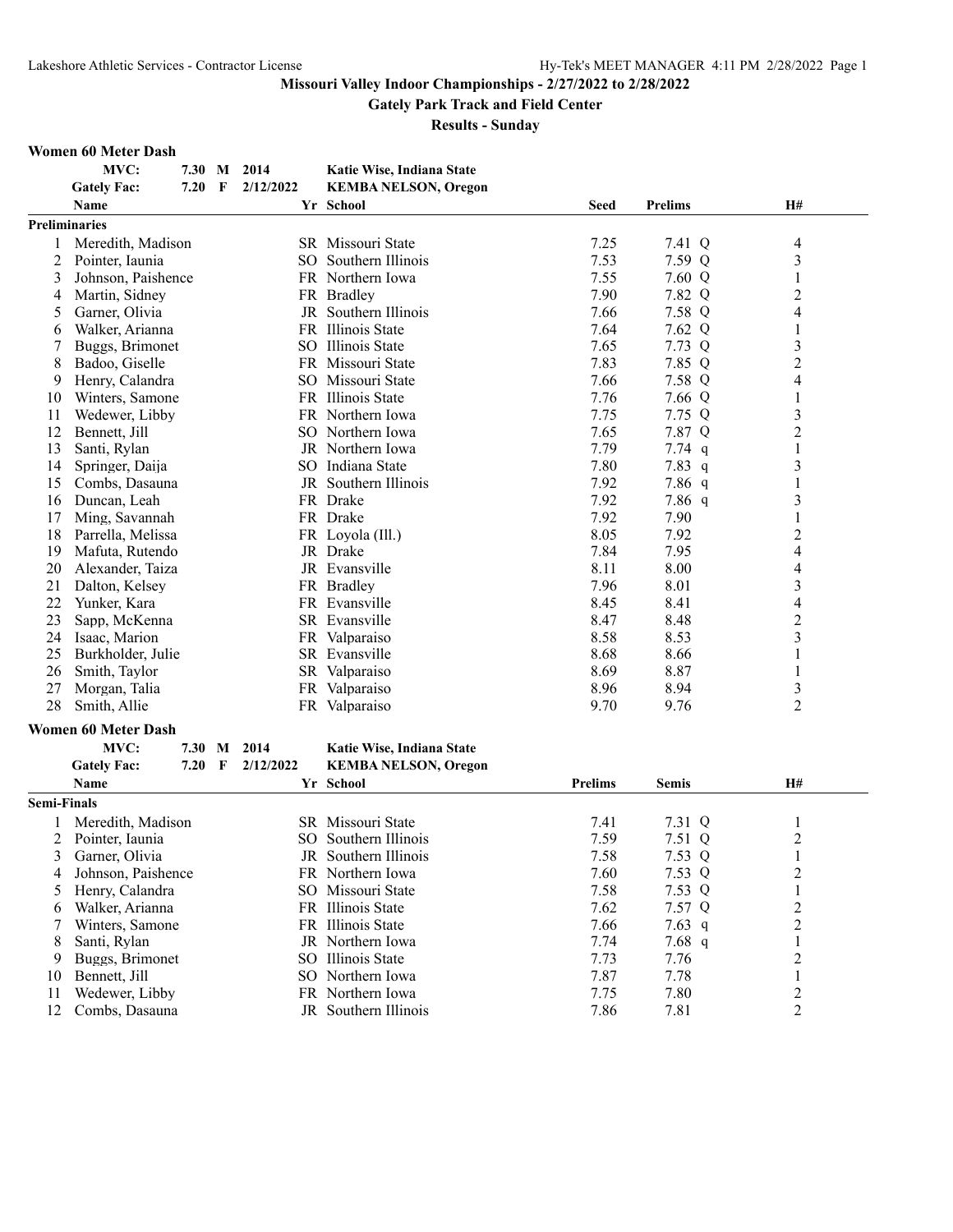**Gately Park Track and Field Center**

**Results - Sunday**

# **Semi-Finals ... (Women 60 Meter Dash)**

|       | Name                                        |           | Yr School                  | <b>Prelims</b> | <b>Semis</b>   | H#                       |
|-------|---------------------------------------------|-----------|----------------------------|----------------|----------------|--------------------------|
| 13    | Springer, Daija                             |           | SO Indiana State           | 7.83           | 7.81           | $\overline{c}$           |
| 14    | Martin, Sidney                              |           | FR Bradley                 | 7.82           | 7.83           | 1                        |
| 15    | Duncan, Leah                                |           | FR Drake                   | 7.86           | 7.87           | $\mathbf{1}$             |
| $---$ | Badoo, Giselle                              |           | FR Missouri State          | 7.85           | FS             | 1                        |
|       | <b>Preliminaries</b>                        |           |                            |                |                |                          |
| 17    | Ming, Savannah                              |           | FR Drake                   | 7.90           |                |                          |
| 18    | Parrella, Melissa                           |           | FR Loyola (Ill.)           | 7.92           |                |                          |
| 19    | Mafuta, Rutendo                             |           | JR Drake                   | 7.95           |                |                          |
| 20    | Alexander, Taiza                            |           | JR Evansville              | 8.00           |                |                          |
| 21    | Dalton, Kelsey                              |           | FR Bradley                 | 8.01           |                |                          |
| 22    | Yunker, Kara                                |           | FR Evansville              | 8.41           |                |                          |
| 23    | Sapp, McKenna                               |           | SR Evansville              | 8.48           |                |                          |
| 24    | Isaac, Marion                               |           | FR Valparaiso              | 8.53           |                |                          |
| 25    | Burkholder, Julie                           |           | SR Evansville              | 8.66           |                |                          |
| 26    | Smith, Taylor                               |           | SR Valparaiso              | 8.87           |                |                          |
| 27    | Morgan, Talia                               |           | FR Valparaiso              | 8.94           |                |                          |
| 28    | Smith, Allie                                |           | FR Valparaiso              | 9.76           |                |                          |
|       |                                             |           |                            |                |                |                          |
|       | <b>Women 200 Meter Dash</b>                 |           |                            |                |                |                          |
|       | MVC:<br>23.18 M 1993                        |           | Holli Hyche, Indiana State |                |                |                          |
|       | <b>Gately Fac:</b><br>23.27<br>$\mathbf{F}$ | 2/11/2022 | <b>JADYN MAYS, Oregon</b>  |                |                |                          |
|       | Name                                        |           | Yr School                  | <b>Seed</b>    | <b>Prelims</b> | <b>H#</b>                |
|       | <b>Preliminaries</b>                        |           |                            |                |                |                          |
|       | Pointer, Iaunia                             |           | SO Southern Illinois       | 23.90          | 23.96 q        | 8                        |
| 2     | Walker, Arianna                             |           | FR Illinois State          | 24.48          | 24.34 q        | 3                        |
| 3     | Meredith, Madison                           |           | SR Missouri State          | 24.01          | 24.39 q        | $\overline{c}$           |
| 4     | Asinga, Busiwa                              |           | JR Drake                   | 24.79          | 24.67 $q$      | 6                        |
| 5     | Wallace, Reynei                             |           | SO Indiana State           | 24.77          | $24.74$ q      | 4                        |
| 6     | Henry, Calandra                             |           | SO Missouri State          | 24.96          | 24.80 q        | $\overline{c}$           |
| 7     | Vos, Emily                                  |           | SO Northern Iowa           | 24.76          | 24.80 q        | 5                        |
| 8     | Johnson, Paishence                          |           | FR Northern Iowa           | 24.97          | 24.83 q        | $\mathbf{1}$             |
| 9     | Garner, Olivia                              |           | JR Southern Illinois       | 25.11          | 25.00          | 6                        |
| 10    | Winters, Samone                             |           | FR Illinois State          | 25.40          | 25.06          | 3                        |
| 11    | Suber, T'Ya                                 |           | FR Bradley                 | 25.33          | 25.10          | $\overline{c}$           |
| 12    | Stubbs, Kayvon                              |           | SR Drake                   | 24.96          | 25.13          | 3                        |
| 13    | Wedewer, Libby                              |           | FR Northern Iowa           | 25.15          | 25.20          | $\boldsymbol{7}$         |
| 14    | Buggs, Brimonet                             |           | SO Illinois State          | 24.90          | 25.26          | 8                        |
| 15    | Martin, Sidney                              |           | FR Bradley                 | 26.11          | 25.29          | 7                        |
| 16    | Obazughanmwen, Charity                      |           | FR Missouri State          | 25.05          | 25.29          | 4                        |
| 17    | Ramos, Wynter                               |           | FR Missouri State          | 24.97          | 25.37          | 5                        |
| 18    | Berry, Miracle                              |           | SO Southern Illinois       | 25.32          | 25.55          | 8                        |
| 19    | Mafuta, Rutendo                             |           | JR Drake                   | 25.90          | 25.79          | 4                        |
| 20    | Hubler, Olivia                              |           | JR Northern Iowa           | 25.67          | 26.17          | $\mathbf{1}$             |
| 21    | Duncan, Leah                                |           | FR Drake                   | 26.10          | 26.55          | 6                        |
| 22    | Combs, Dasauna                              |           | JR Southern Illinois       | 26.39          | 26.85          | 8                        |
| 23    | Tucker, Skylar                              |           | SR Evansville              | 27.29          | 26.86          | $\overline{c}$           |
| 24    | Yunker, Kara                                |           | FR Evansville              | 28.73          | 28.56          | $\overline{\mathbf{3}}$  |
| 25    | Isaac, Marion                               |           | FR Valparaiso              | 29.19          | 29.37          | $\mathbf{1}$             |
| 26    | Burkholder, Julie                           |           | SR Evansville              | 29.55          | 29.43          | $\overline{\mathcal{A}}$ |
| 27    | Smith, Taylor                               |           | SR Valparaiso              | 29.33          | 30.27          | 5                        |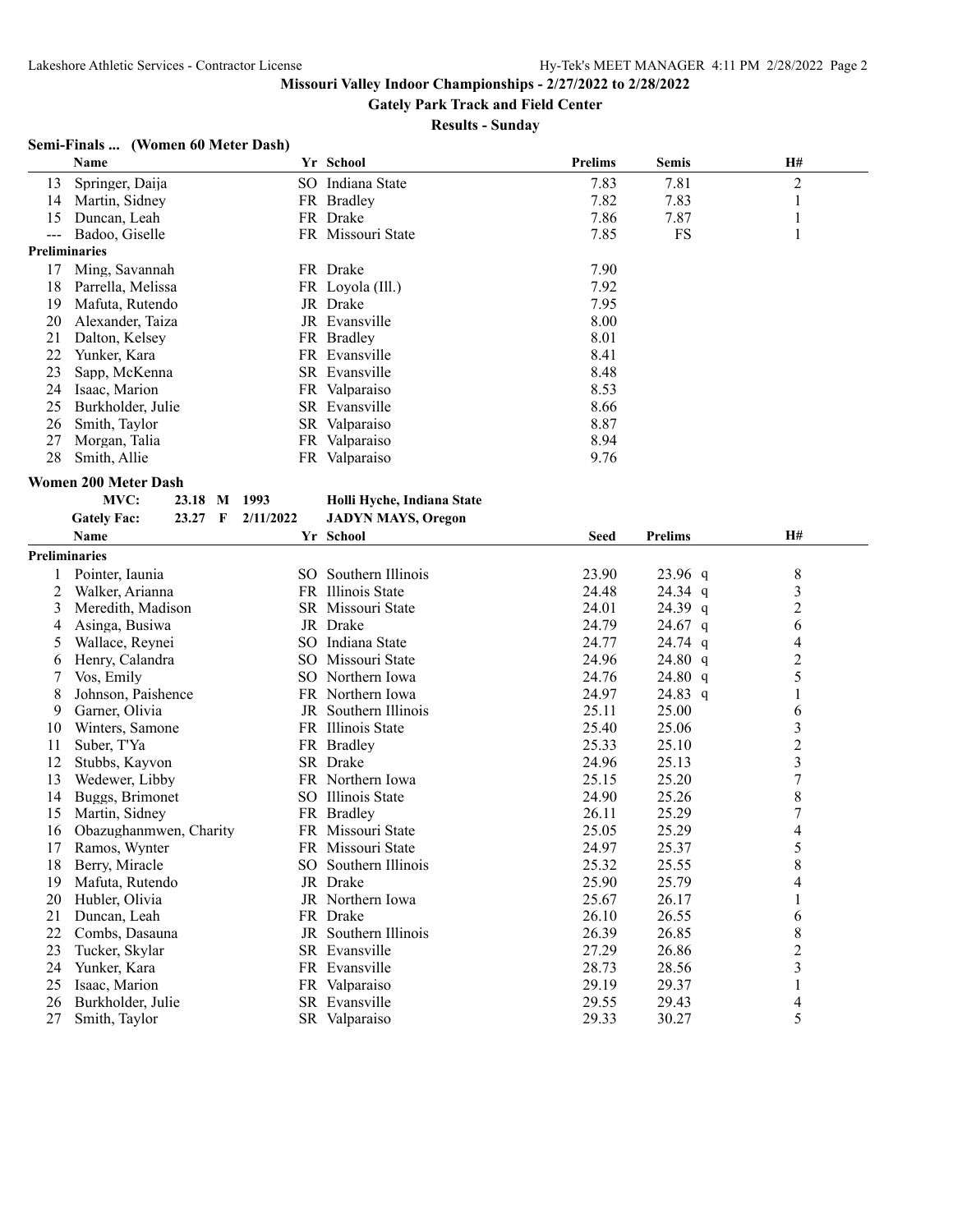**Gately Park Track and Field Center**

|          | Preliminaries  (Women 200 Meter Dash) |              |           |                                        |                                        |                    |                                           |
|----------|---------------------------------------|--------------|-----------|----------------------------------------|----------------------------------------|--------------------|-------------------------------------------|
|          | Name                                  |              |           | Yr School                              | <b>Seed</b>                            | <b>Prelims</b>     | H#                                        |
| 28       | Smith, Allie                          |              |           | FR Valparaiso                          | 33.17                                  | 34.08              | 6                                         |
|          | <b>Women 400 Meter Dash</b>           |              |           |                                        |                                        |                    |                                           |
|          | MVC:                                  | 53.82 M      | 1999      | Verneta Lesforis, Missouri State       |                                        |                    |                                           |
|          | 52.38<br><b>Gately Fac:</b>           | $\mathbf{F}$ | 2/19/2022 | Aliyah Abrams, Guyana                  |                                        |                    |                                           |
|          | Name                                  |              |           | Yr School                              | <b>Seed</b>                            | <b>Prelims</b>     | <b>H#</b>                                 |
|          | <b>Preliminaries</b>                  |              |           |                                        |                                        |                    |                                           |
| 1        | Rhodes, Briandrias                    |              |           | SO Drake                               | 57.48                                  | 56.21 $q$          | 1                                         |
| 2        | Davis, Amiyah                         |              |           | FR Bradley                             | 56.40                                  | 56.28 q            | $\mathbf{1}$                              |
| 3        | Asinga, Busiwa                        |              |           | JR Drake                               | 56.07                                  | 56.44 q            | $\overline{c}$                            |
| 4        | Hunter, Iyanla                        |              |           | SO Indiana State                       | 57.53                                  | 56.55 q            | $\overline{4}$                            |
| 5        | Greci, Jaclyn                         |              |           | SR Illinois State                      | 55.48                                  | 56.83 q            | $\mathfrak{Z}$                            |
| 6        | Rayford, Tamia                        |              |           | SR Missouri State                      | 56.44                                  | 56.92 q            | $\overline{\mathcal{L}}$                  |
| 7        | Ivy, Hannah                           |              |           | JR Bradley                             | 57.14                                  | 57.07 q            | 3                                         |
| 8        | White, Destiny                        |              |           | JR Illinois State                      | 56.67                                  | 57.11 q            | 5                                         |
| 9        | Harris, Santoria                      |              |           | FR Illinois State                      | 55.84                                  | 57.15              | 7                                         |
| 10       | Vos, Emily                            |              |           | SO Northern Iowa                       | 57.36                                  | 57.57              | 7                                         |
| 11       | Kimbrough, Auriona                    |              |           | SO Northern Iowa                       | 57.36                                  | 57.57              | $\overline{c}$                            |
| 12       | McMillan, Reina                       |              |           | FR Bradley                             | 58.65                                  | 57.60              | 3                                         |
| 13       | Bennett, Jill                         |              |           | SO Northern Iowa                       | 56.82                                  | 57.75              | 6                                         |
| 14       | Berry, Miracle                        |              |           | SO Southern Illinois                   | 57.95                                  | 57.76              | 5                                         |
| 15       | Galmore, Jhordin                      |              |           | JR Southern Illinois                   | 59.03                                  | 58.15              | 5                                         |
| 16       | Gray, Tyler                           |              |           | SO Northern Iowa                       | 1:00.82                                | 58.16              | 3                                         |
| 17       | Suber, T'Ya                           |              |           | FR Bradley                             | 58.55                                  | 58.24              | 6                                         |
| 18       | Kerkhoff, Erin                        |              |           | SO Northern Iowa                       | 59.72                                  | 58.25              | 6                                         |
| 19       | Cokaric, Petra                        |              |           | FR Loyola (Ill.)                       | 58.86                                  | 58.40              | $\overline{c}$                            |
| 20       | Obazughanmwen, Charity                |              |           | FR Missouri State                      | 58.94                                  | 58.41              | $\overline{4}$                            |
| 21       | Bunton, Madison                       |              |           | FR Drake                               | 58.92                                  | 58.78              | 1                                         |
| 22       | Connors, Erin                         |              |           | FR Loyola (Ill.)                       | 58.78                                  | 58.85              | 7                                         |
| 23       | Custer, Akira                         |              |           | SO Southern Illinois                   | 1:00.95                                | 59.76              | 7                                         |
| 24       | Dean, Haley                           |              |           | SR Evansville                          | 1:02.87                                | 1:01.76            | $\overline{c}$                            |
| 25       | Skriver, Kirstin                      |              |           | SR Drake                               | 1:05.01                                | 1:04.11            | $\mathbf{1}$                              |
| 26       | Morgan, Talia                         |              |           | FR Valparaiso                          | 1:09.26                                | 1:09.37            | 4                                         |
|          | <b>Women 800 Meter Run</b>            |              |           |                                        |                                        |                    |                                           |
|          | MVC:<br>2:08.03                       | M            | 2002      | Marshere Harrison, Missouri State      |                                        |                    |                                           |
|          | <b>Gately Fac:</b>                    | $2:04.64$ F  | 2/2022    |                                        | ROISIN WILLIS, STEVENS POINT RUNNING C |                    |                                           |
|          | Name                                  |              |           | Yr School                              | <b>Seed</b>                            | <b>Prelims</b>     | H#                                        |
|          |                                       |              |           |                                        |                                        |                    |                                           |
|          | <b>Preliminaries</b>                  |              |           |                                        |                                        |                    |                                           |
| 1        | LoStracco, Tiana                      |              |           | FR Bradley                             | 2:12.39                                | 2:15.50 Q          | $\boldsymbol{2}$                          |
| 2        | Jungling, Sophia                      |              |           | FR Northern Iowa                       | 2:11.69                                | 2:16.93 Q          | $\,1$                                     |
| 3        | Nielsen, Julia                        |              |           | FR Bradley                             | 2:08.71                                | $2:17.60$ Q        | $\mathfrak{Z}$                            |
| 4        | Exline, Maddi                         |              |           | JR Illinois State                      | 2:11.13                                | $2:15.72$ Q        | $\overline{2}$                            |
| 5        | Harrod, Audrey                        |              |           | JR Illinois State                      | 2:12.09                                | $2:17.19$ Q        | $\mathbf{1}$                              |
| 6        | Meyer, Emilie                         |              |           | FR Drake                               | 2:12.41                                | 2:18.03 Q          | $\overline{3}$                            |
| 7        | Nieset, Brianna                       |              |           | FR Southern Illinois                   | 2:16.35                                | $2:17.13$ q        | $\overline{c}$                            |
| 8        | Nimrod, Katie                         |              |           | JR Northern Iowa                       | 2:16.98                                | $2:18.16$ q        | $\,1$                                     |
| 9        | McKoy, Claudrice                      |              |           | SR Missouri State<br>FR Missouri State | 2:16.04                                | 2:19.02<br>2:20.91 | $\overline{\mathbf{3}}$<br>$\overline{2}$ |
| 10<br>11 | Harris, Mary Margaret                 |              |           | FR Bradley                             | 2:19.82                                |                    | $\mathbf{1}$                              |
|          | Henderson, Maya                       |              |           |                                        | 2:18.87                                | 2:21.80            |                                           |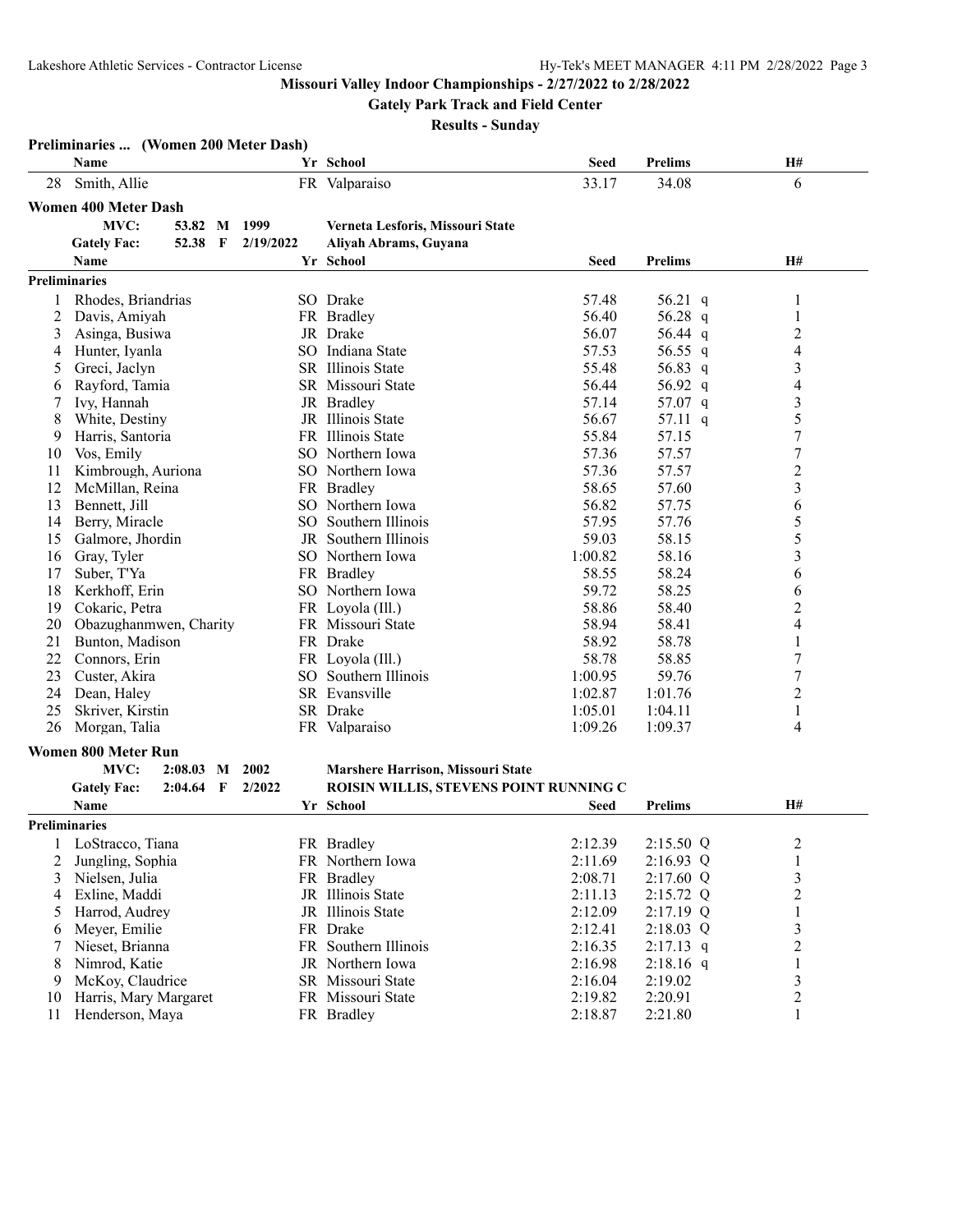**Gately Park Track and Field Center**

#### **Results - Sunday**

# **Preliminaries ... (Women 800 Meter Run)**

|    | <b>Name</b>         |     | Yr School     | <b>Seed</b> | <b>Prelims</b> | H# |
|----|---------------------|-----|---------------|-------------|----------------|----|
|    | Donahue, Maranda    | SR. | Valparaiso    | 2:28.22     | 2:22.15        |    |
| 13 | Hertting, Iris      |     | JR Drake      | 2:28.00     | 2:24.92        |    |
| 14 | Weldon, Sam         |     | SR Evansville | 2:23.31     | 2:25.12        |    |
|    | 15 Splaine, Brianna | FR. | Valparaiso    | 2:33.67     | 2:26.75        |    |
| 16 | Thaxton, Ally       |     | SO Valparaiso | 2:42.58     | 2:47.49        |    |
| 17 | Griffy, Claire      |     | SR Evansville |             | 3:16.66        |    |

#### **Women 1 Mile Run**

| MVC:               | 4:44.92 M 2009 |                     | Kellyn Johnson, Wichita State        |
|--------------------|----------------|---------------------|--------------------------------------|
| <b>Gately Fac:</b> |                | 4:46.27 F 2/12/2022 | <b>KATHARINA PENSENDORFER. Tulsa</b> |

|    | Gaitly Late<br><b>T.TV.AI</b> | $\frac{1}{2}$ | <b>KATHERWEYLT ENGENDONE EN, TUBB</b> |         |                |                |  |
|----|-------------------------------|---------------|---------------------------------------|---------|----------------|----------------|--|
|    | Name                          |               | Yr School                             | Seed    | <b>Prelims</b> | <b>H#</b>      |  |
|    | <b>Preliminaries</b>          |               |                                       |         |                |                |  |
|    | Maguire, Ashley               |               | FR Bradley                            | 5:01.18 | 5:00.28 $Q$    |                |  |
|    | de la Piedra Sitjas, Julia    |               | FR Bradley                            | 5:03.62 | $5:01.29$ Q    | $\overline{2}$ |  |
| 3  | Narciso, Alice                |               | FR Bradley                            | 5:06.31 | $5:00.60$ Q    |                |  |
| 4  | Hickey, Rachel                |               | JR Illinois State                     | 4:45.52 | 5:01.54 $Q$    | 2              |  |
| 5  | Quiles, Jocelyn               |               | SR Indiana State                      | 4:48.76 | 5:01.09 $Q$    |                |  |
| 6  | Williams, Sierra              |               | FR Missouri State                     | 4:54.49 | 5:02.04 $Q$    | 2              |  |
|    | Ayers, Claire                 |               | JR Southern Illinois                  | 4:58.34 | 5:02.42 $Q$    | $\overline{2}$ |  |
| 8  | Dar, Edna                     |               | JR Missouri State                     | 4:54.03 | $5:03.19$ Q    |                |  |
| 9  | Anderson, Rachel              |               | JR Southern Illinois                  | 5:01.66 | 5:03.69 $q$    | 2              |  |
| 10 | Vrhovac, Barbara              | SO            | Drake                                 | 4:59.41 | 5:05.87 q      |                |  |
| 11 | Holub, Paige                  |               | JR Northern Iowa                      | 5:06.49 | 5:10.29        |                |  |
| 12 | Kuhn, Grace                   |               | FR Loyola (Ill.)                      | 5:13.93 | 5:12.34        |                |  |
| 13 | Andrews, Kelly                |               | FR Loyola (Ill.)                      | 5:11.03 | 5:15.17        | 2              |  |
| 14 | Aurand, Grace                 | SO            | Valparaiso                            | 5:08.36 | 5:18.41        | 2              |  |
| 15 | Leady, Kaitlynn               | SO            | Valparaiso                            | 5:51.87 | 5:47.47        | 2              |  |
| 16 | Craigin, Emilee               |               | FR Valparaiso                         |         | 5:48.09        | $\overline{c}$ |  |
| 17 | Overstreet, Joely             |               | SO Valparaiso                         | 5:25.47 | 5:56.99        |                |  |

#### **Women 5000 Meter Run**

#### **MVC: 16:11.77 M 2009 Kellyn Johnson, Wichita State**

#### **Gately Fac: 15:20.42 F 2/11/2022 NATOSHA ROGERS, Hanson Brooks Project**

|               | Name                 |     | Yr School            | <b>Seed</b> | <b>Finals</b> | <b>Points</b> |
|---------------|----------------------|-----|----------------------|-------------|---------------|---------------|
| <b>Finals</b> |                      |     |                      |             |               |               |
|               | Jansen, Nicola       | FR. | Bradley              | 16:11.99    | 16:31.32      | 10            |
|               | Mullins, Brooke      |     | SO Drake             | 16:52.24    | 16:37.03      | 8             |
| 3             | Simms, Kathleen      |     | JR Loyola (Ill.)     | 16:20.22    | 16:37.04      | 6             |
| 4             | Schiera, Kavla       |     | SR Southern Illinois |             | 16:37.32      |               |
|               | Hengesbaugh, Claire  |     | JR Loyola (Ill.)     | 16:38.96    | 16:40.13      | 4             |
| 6             | McDonnell, Sophia    |     | FR Bradley           | 16:43.69    | 16:52.52      | 3             |
|               | Reimers, Mimi        |     | SR Loyola (Ill.)     | 17:36.28    | 16:59.68      | 2             |
| 8             | Cullings, Tarynn     |     | SR Loyola (Ill.)     |             | 17:04.46      |               |
| 9             | Meyers, Caroline     |     | JR Illinois State    | 17:16.08    | 17:10.69      |               |
| 10            | Lowry, Anna          |     | SR Evansville        |             | 17:23.94      |               |
| 11            | Rampton, Mia         |     | JR Northern Iowa     | 17:45.83    | 17:26.24      |               |
| 12            | Aho, Elizabeth       |     | SR Loyola (Ill.)     | 17:39.83    | 17:29.77      |               |
| 13            | Crawford, Kate       | FR. | Northern Iowa        | 17:23.00    | 17:34.11      |               |
| 14            | Anthonies, Stephanie |     | SO Southern Illinois | 18:10.37    | 18:08.41      |               |
|               | Palmer, Shelby       |     | JR Missouri State    |             | <b>DNF</b>    |               |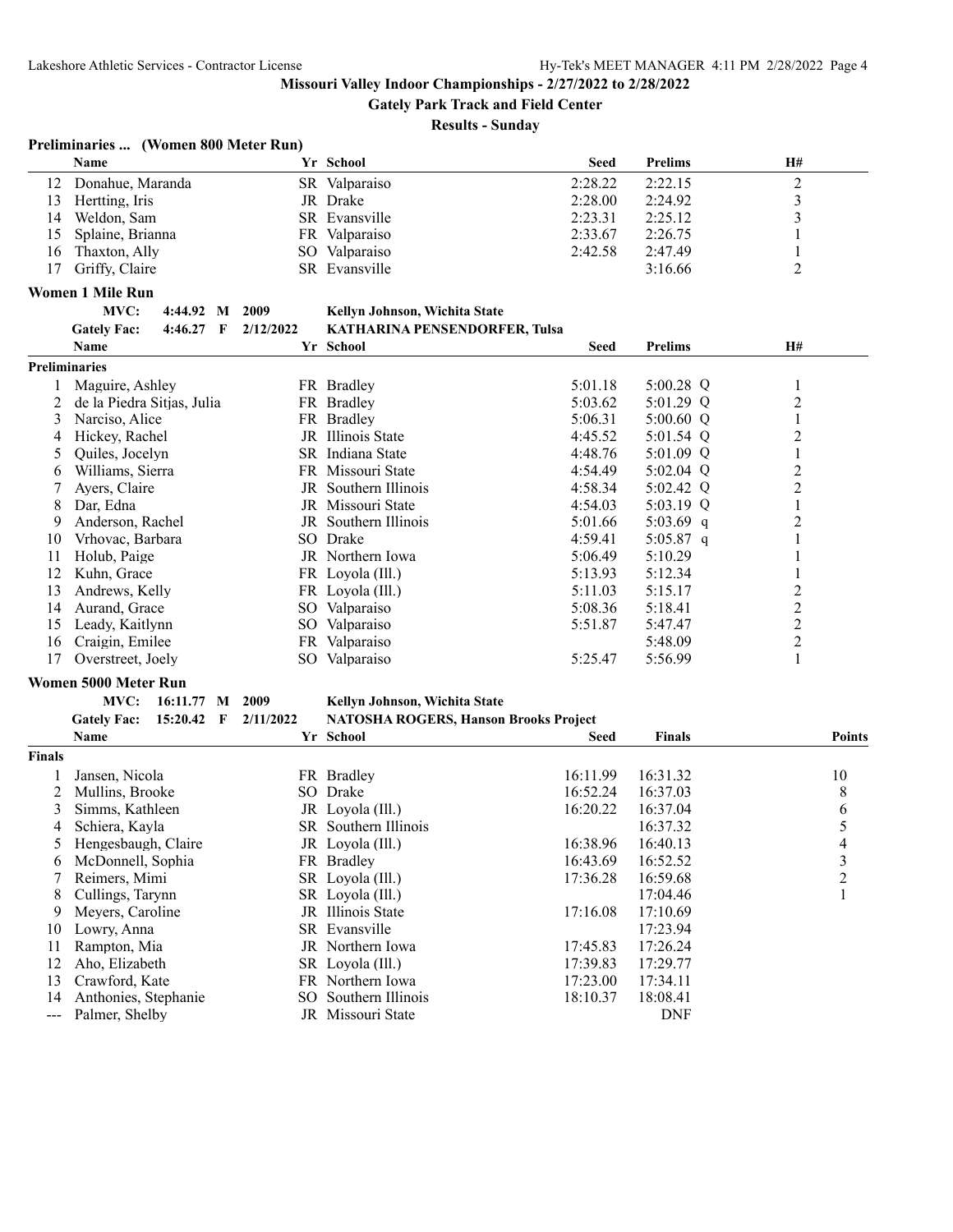**Finals ... (Women 5000 Meter Run)**

**Missouri Valley Indoor Championships - 2/27/2022 to 2/28/2022**

**Gately Park Track and Field Center**

|               | Name                               |                | Yr School                            | <b>Seed</b>                                       | <b>Finals</b>           | <b>Points</b>           |  |
|---------------|------------------------------------|----------------|--------------------------------------|---------------------------------------------------|-------------------------|-------------------------|--|
|               | Barker, Erica                      |                | FR Indiana State                     | 17:55.65                                          | <b>DNF</b>              |                         |  |
|               | Schaffer, Isabelle                 |                | FR Northern Iowa                     | 17:52.91                                          | <b>DNF</b>              |                         |  |
|               | <b>Women 60 Meter Hurdles</b>      |                |                                      |                                                   |                         |                         |  |
|               | MVC:<br>8.21                       | 2017<br>M      |                                      |                                                   |                         |                         |  |
|               |                                    |                | <b>Taylor Larch-Miller</b>           |                                                   |                         |                         |  |
|               | <b>Gately Fac:</b><br>8.20         | 2/12/2022<br>F | <b>HANNAH CONNELL, South Florida</b> |                                                   |                         |                         |  |
|               | Name                               |                | Yr School                            | Seed                                              | <b>Prelims</b>          | <b>H#</b>               |  |
|               | <b>Preliminaries</b>               |                |                                      |                                                   |                         |                         |  |
|               | Robinson, Mya                      |                | SR Illinois State                    | 8.66                                              | 8.65 Q                  | 1                       |  |
| 2             | O'Connor, Jaymie                   |                | SR Drake                             | 8.53                                              | 8.66 Q                  | $\overline{c}$          |  |
| 3             | Porter, Ryann                      |                | FR Indiana State                     | 8.81                                              | 8.69 Q                  | $\overline{c}$          |  |
| 4             | Long, Savannah                     |                | SR Southern Illinois                 | 8.72                                              | 8.78 Q                  | $\mathbf{1}$            |  |
| 5             | Johnson, Jayla                     |                | SO Loyola (Ill.)                     | 8.90                                              | 8.81 Q                  | $\mathbf{1}$            |  |
| 6             | Kisley, Paige                      |                | FR Northern Iowa                     | 8.90                                              | 8.93 Q                  | $\overline{c}$          |  |
|               | Etienne, Rochelle                  |                | SR Missouri State                    | 9.18                                              | 8.83 q                  | $\,1$                   |  |
| 8             | Patron, Maria                      |                | SO Drake                             | 9.02                                              | $8.96\ q$               | $\overline{\mathbf{c}}$ |  |
| 9             | Tuerff, Riley                      |                | SO Indiana State                     | 8.96                                              | 8.99                    | $\mathbf{1}$            |  |
| 10            | Landowska, Zofia                   |                | FR Drake                             | 9.40                                              | 9.08                    | $\overline{c}$          |  |
| 11            | Ness, Emilia                       |                | FR Illinois State                    | 9.08                                              | 9.10                    | $\overline{2}$          |  |
| 12            | Jessup, Gracie                     |                | FR Illinois State                    | 9.17                                              | 9.29                    | 1                       |  |
| 13            | Anderson, Kate                     |                | SO Missouri State                    | 9.62                                              | 9.54                    | $\mathbf{1}$            |  |
| 14            | Stoltz, MacKenzie                  |                | FR Indiana State                     | 9.37                                              | 9.55                    | $\overline{c}$          |  |
|               | <b>Women Distance Medley</b>       |                |                                      |                                                   |                         |                         |  |
|               | MVC:<br>11:42.69 M 2009            |                | <b>Missouri State</b>                |                                                   |                         |                         |  |
|               | <b>Gately Fac:</b><br>$11:07.42$ F | 2/11/2022      | , Oregon                             |                                                   |                         |                         |  |
|               |                                    |                |                                      | E. Girard, D. Holmberg, C. Kleefield, A. Koniecak |                         |                         |  |
|               | Team                               |                | <b>Relay</b>                         | Seed                                              | Finals                  | <b>Points</b>           |  |
|               |                                    |                |                                      |                                                   |                         |                         |  |
| <b>Finals</b> |                                    |                |                                      |                                                   |                         |                         |  |
| 1             | Illinois State                     |                | A                                    |                                                   | 11:40.37 M              | 10                      |  |
|               | 1) Fuhlhage, Claire JR             |                | 2) Harrod, Audrey JR                 | 3) Exline, Maddi JR                               | 4) Hickey, Rachel JR    |                         |  |
| 2             | Missouri State                     |                | A                                    | 12:08.13                                          | 11:42.09 M              | 8                       |  |
|               | 1) Dar, Edna JR                    |                | 2) McKoy, Claudrice SR               | 3) Rolewicz, Ashley SR                            | 4) Williams, Sierra FR  |                         |  |
| 3             | <b>Bradley</b>                     |                | A                                    |                                                   | 11:45.72                | 6                       |  |
|               | 1) LoStracco, Tiana FR             |                | 2) Davis, Amiyah FR                  | 3) Nielsen, Julia FR                              | 4) Narciso, Alice FR    |                         |  |
|               | 4 Loyola (Ill.)                    |                | $\mathbf{A}$                         | 12:14.67                                          | 12:02.99                | 5                       |  |
|               | 1) Orr, Olivia SR                  |                | 2) Connors, Erin FR                  | 3) Hendrickson, Fran FR                           | 4) Wollen, Nora FR      |                         |  |
| 5             | Northern Iowa                      |                | A                                    |                                                   | 12:18.59                | 4                       |  |
|               | 1) Holub, Paige JR                 |                | 2) Schlicher, Ainsley FR             | 3) Kimbrough, Auriona SO                          | 4) Vonnahme, Jill JR    |                         |  |
| 6             | Southern Illinois                  |                | A                                    |                                                   | 12:28.36                | 3                       |  |
|               | 1) Bailey, Ansley FR               |                | 2) Galmore, Jhordin JR               | 3) Nieset, Brianna FR                             | 4) Anderson, Rachel JR  |                         |  |
|               | 7 Indiana State                    |                | А                                    |                                                   | 12:30.70                | 2                       |  |
|               | 1) Dyer, Morgan FR                 |                | 2) Long, Sierra JR                   | 3) Zeck, Devon JR                                 | 4) Falater, Margaret JR |                         |  |
|               | 8 Drake                            |                | A                                    | 12:23.57                                          | 12:43.64                | 1                       |  |
|               | 1) Italia, Maia FR                 |                | 2) Mendlik, Ellie SR                 | 3) Avenson, Lucy JR                               | 4) Lumley, Tyla FR      |                         |  |
|               | 9 Valparaiso                       |                | A                                    |                                                   | 12:48.39                |                         |  |
|               | 1) Aurand, Grace SO                |                | 2) Donahue, Maranda SR               | 3) Splaine, Brianna FR                            | 4) Roeglin, Ellie SO    |                         |  |
|               | 10 Evansville                      |                | $\boldsymbol{\mathsf{A}}$            | 12:51.96                                          | 13:52.69                |                         |  |
|               | 1) Weldon, Sam SR                  |                | 2) Dean, Haley SR                    | 3) Yunker, Kara FR                                | 4) Stewart, Ellie FR    |                         |  |
|               |                                    |                |                                      |                                                   |                         |                         |  |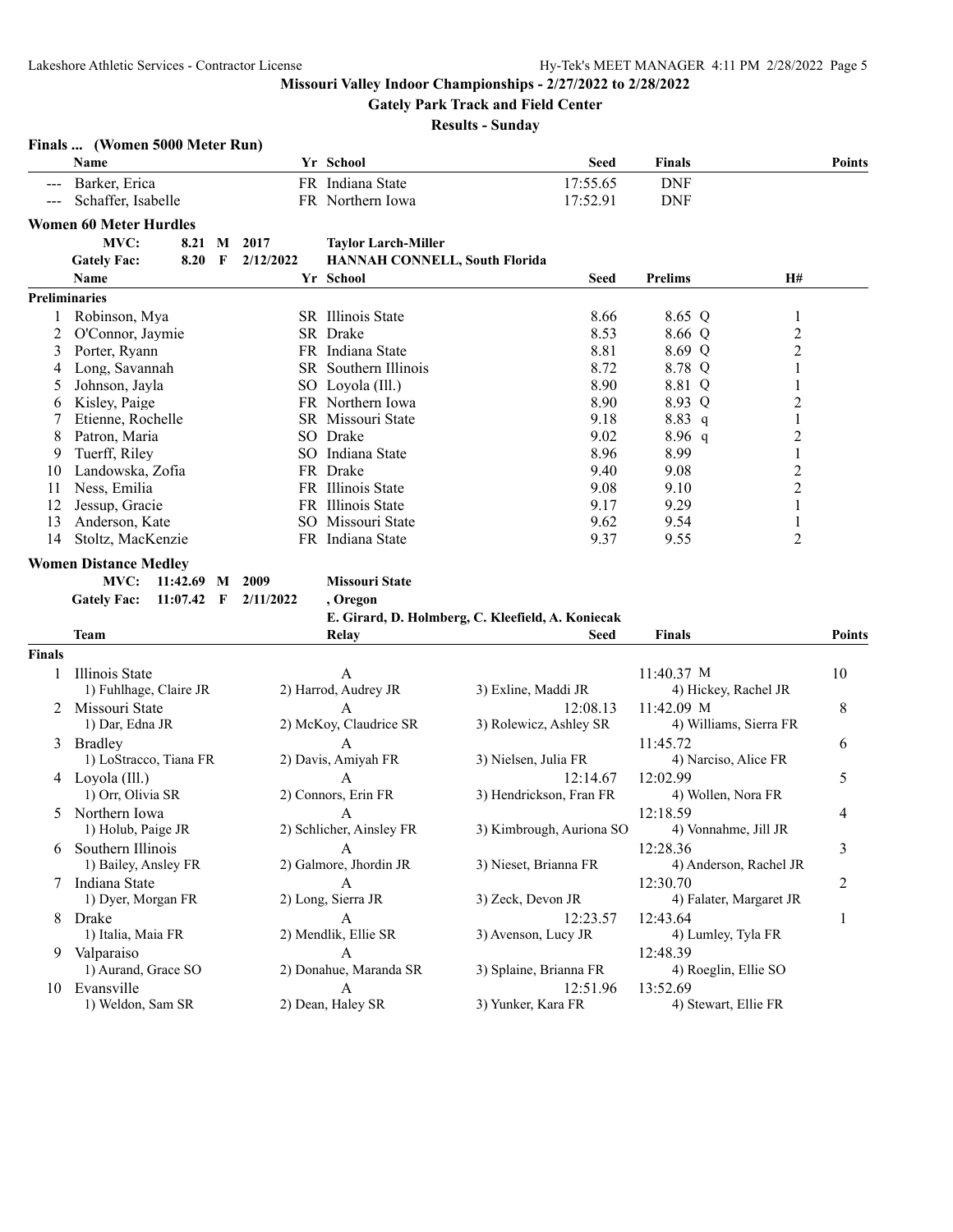# **Gately Park Track and Field Center**

**Results - Sunday**

#### **Women Pole Vault**

|                | MVC:                      | 4.47m M           |              | 2010      | Kylie Hutson, Indiana State              |                   |                   |                         |                          |
|----------------|---------------------------|-------------------|--------------|-----------|------------------------------------------|-------------------|-------------------|-------------------------|--------------------------|
|                | <b>Gately Fac:</b>        | 4.36m             | - F          | 2/12/2022 | <b>JESSICA MERCIER, Michigan</b>         |                   |                   |                         |                          |
|                | <b>Name</b>               |                   |              |           | Yr School                                | <b>Seed</b>       | <b>Finals</b>     |                         | <b>Points</b>            |
| <b>Finals</b>  |                           |                   |              |           |                                          |                   |                   |                         |                          |
| 1              | Weaver, Selene            |                   |              |           | FR Indiana State                         | 4.00m             | 3.91m             |                         | 10                       |
| 2              | Brandon, Landis           |                   |              |           | FR Indiana State                         | 3.78m             | J3.91m            |                         | 8                        |
| 3              | Austin, Amni              |                   |              |           | SO Illinois State                        | 3.76m             | 3.81 <sub>m</sub> |                         | 6                        |
| 4              | Laux, Cierra              |                   |              |           | JR Northern Iowa                         | 3.67m             | J3.81m            |                         | 5                        |
| 5              | Giertz, Brooklyn          |                   |              |           | FR Indiana State                         | 3.68m             | 3.71m             |                         | $\overline{\mathbf{4}}$  |
| 6              | Welsh, Maddie             |                   |              |           | FR Indiana State                         | 3.68m             | J3.71m            |                         |                          |
| 7              | Cranston, Alexandra       |                   |              |           | JR Illinois State                        | 3.52m             | J3.71m            |                         | $\frac{3}{2}$            |
| 8              | Wright, Maddie            |                   |              |           | JR Illinois State                        | 3.67m             | J3.71m            |                         | 1                        |
|                |                           |                   |              |           | JR Northern Iowa                         | 3.65m             |                   |                         |                          |
| 9              | Holtzen, Isabelle         |                   |              |           |                                          |                   | 3.61 <sub>m</sub> |                         |                          |
| 10             | Silvestri, Alivia         |                   |              |           | FR Northern Iowa                         | 3.46m             | 3.31m             |                         |                          |
| 11             | Sapp, McKenna             |                   |              |           | SR Evansville                            | 3.23m             | 3.16m             |                         |                          |
| $\frac{1}{2}$  | Schaefer, Mariah          |                   |              |           | JR Evansville                            | 3.08 <sub>m</sub> | NH                |                         |                          |
|                | <b>Women Long Jump</b>    |                   |              |           |                                          |                   |                   |                         |                          |
|                | MVC:                      | 6.55m M 2009      |              |           | <b>Bianca Stuart, Southern Illinois</b>  |                   |                   |                         |                          |
|                | <b>Gately Fac:</b>        | 6.19 <sub>m</sub> | $\mathbf{F}$ |           | Ameia Wilson, Michigan                   |                   |                   |                         |                          |
|                | Name                      |                   |              |           | Yr School                                | <b>Seed</b>       | Finals            | <b>H#</b>               | <b>Points</b>            |
| <b>Finals</b>  |                           |                   |              |           |                                          |                   |                   |                         |                          |
|                | Porter, Ryann             |                   |              |           | FR Indiana State                         | 5.42m             | 5.70m             | $\overline{\mathbf{c}}$ | 10                       |
| $\overline{c}$ | Hamilton, Atleigh         |                   |              | FR.       | Illinois State                           | 5.56m             | 5.64m             | $\overline{2}$          | 8                        |
| 3              | Rayford, Tamia            |                   |              |           | SR Missouri State                        | 5.69m             | 5.63m             | $\overline{c}$          |                          |
|                |                           |                   |              |           |                                          |                   |                   |                         | 6                        |
| 4              | Parrella, Melissa         |                   |              |           | FR Loyola (Ill.)                         | 5.04m             | 5.61m             | 1                       | 5                        |
| 5              | Smith, Kameesha           |                   |              |           | <b>SR</b> Illinois State                 |                   | 5.54m             | 1                       | $\overline{\mathcal{L}}$ |
| 6              | Wood, Dominique           |                   |              |           | FR Indiana State                         | 5.43m             | 5.48m             | $\overline{c}$          | 3                        |
| 7              | Fuller, Peter-Shae        |                   |              |           | FR Bradley                               | 5.47m             | 5.40m             | $\overline{2}$          | $\overline{c}$           |
| 8              | Oakley, Brittney          |                   |              |           | FR Illinois State                        | 5.61m             | 5.38m             | $\overline{2}$          | $\mathbf{1}$             |
| 9              | Jenkins, Brooke           |                   |              |           | SO Missouri State                        | 5.46m             | 5.34m             | $\overline{c}$          |                          |
| 9              | Gaskin-Griffith, Kamille  |                   |              |           | FR Indiana State                         | 5.46m             | 5.34m             | $\frac{2}{2}$           |                          |
| 11             | Musselman, Bella          |                   |              |           | SO Southern Illinois                     | 5.42m             | 5.27m             |                         |                          |
| 12             | Walker, Brittney          |                   |              |           | JR Indiana State                         | 5.44m             | 5.25m             | $\overline{2}$          |                          |
| 13             | Tucker, Skylar            |                   |              |           | SR Evansville                            | 5.07m             | 5.15m             | $\mathbf{1}$            |                          |
| 14             | Frye, Faith               |                   |              | SO.       | Indiana State                            | 5.42m             | 5.14m             | $\overline{2}$          |                          |
| 15             | Emerson, Mia              |                   |              |           | JR Missouri State                        | 5.03m             | 5.13m             | $\mathbf{1}$            |                          |
| 15             | Brown, Ayana              |                   |              |           | SO Drake                                 | 5.45m             | 5.13m             | $\overline{c}$          |                          |
| 17             | Alexander, Taiza          |                   |              |           | JR Evansville                            | 5.15m             | 5.01m             | 1                       |                          |
| 18             | Mitchell, Sydney          |                   |              |           | JR Southern Illinois                     | 5.19m             | 5.00m             |                         |                          |
| 19             | Mosby, Britney            |                   |              |           | JR Southern Illinois                     | 5.08m             | 4.87m             | 1                       |                          |
|                | 20 Wright, Haley          |                   |              |           | FR Southern Illinois                     | 4.67m             | 4.82m             | 1                       |                          |
|                |                           |                   |              |           |                                          |                   |                   |                         |                          |
|                | <b>Women Weight Throw</b> |                   |              |           |                                          |                   |                   |                         |                          |
|                | MVC:                      | 24.14m M          |              | 2008      | <b>Brittany Riley, Southern Illinois</b> |                   |                   |                         |                          |
|                | <b>Gately Fac:</b>        | 20.98m F          |              | 1/15/2022 | <b>CHLOE LINDMAN, Wisconsin</b>          |                   |                   |                         |                          |
|                | Name                      |                   |              |           | Yr School                                | Seed              | Finals            | H#                      | Points                   |
| <b>Finals</b>  |                           |                   |              |           |                                          |                   |                   |                         |                          |
| 1              | O'Neal, Shauniece         |                   |              |           | SR Southern Illinois                     | 22.18m            | 23.11m F          | 2                       | 10                       |
| 2              | Lancaster, Elisia         |                   |              |           | SR Southern Illinois                     | 22.51m            | 21.10m F          | $\overline{c}$          | 8                        |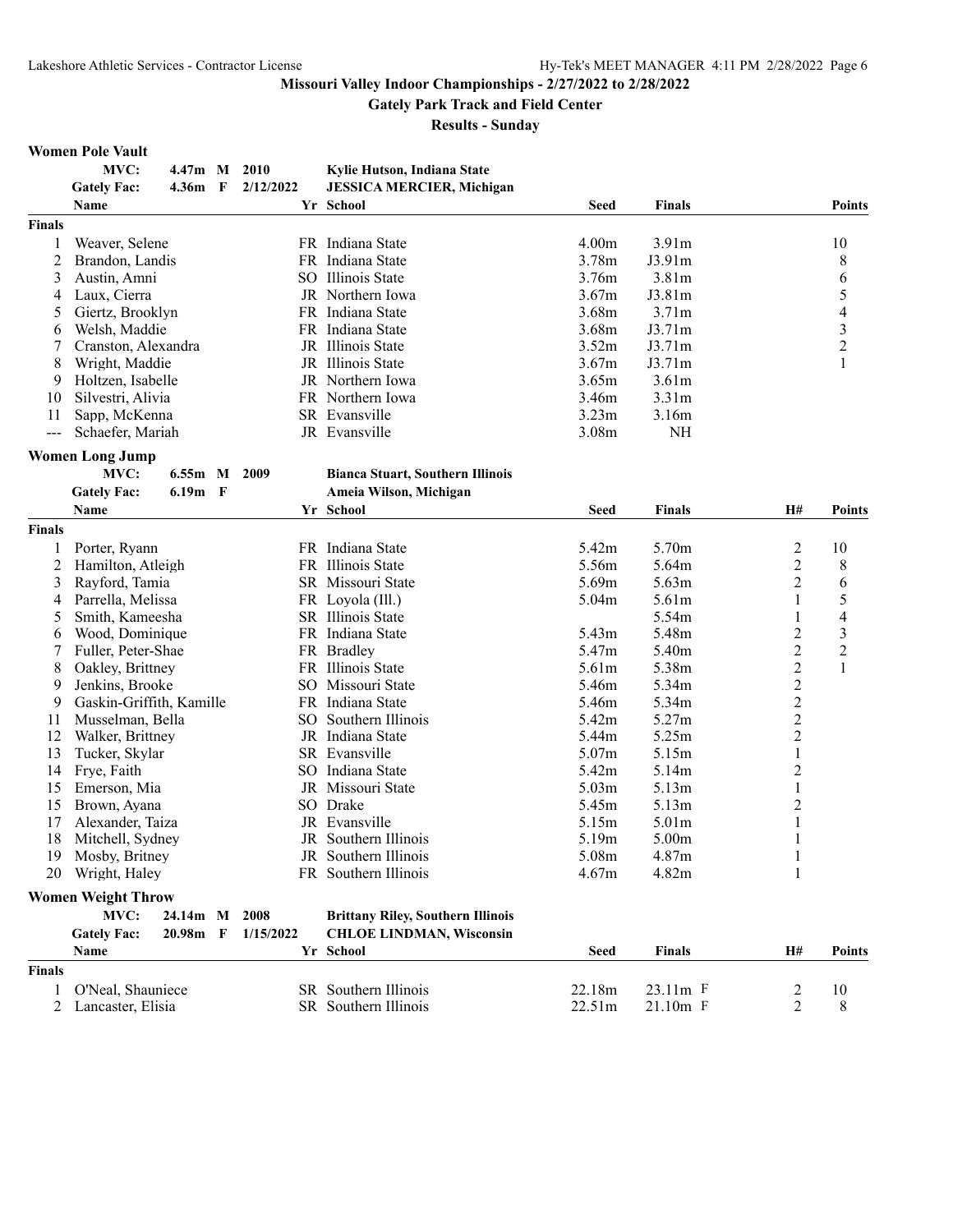**Gately Park Track and Field Center**

**Results - Sunday**

# **Finals ... (Women Weight Throw)**

|                | <b>Name</b>                                                    |    | Yr School            | <b>Seed</b>        | <b>Finals</b> | H#                       | <b>Points</b>  |
|----------------|----------------------------------------------------------------|----|----------------------|--------------------|---------------|--------------------------|----------------|
| 3              | Ingle, Matisen                                                 | SO | Southern Illinois    | 20.11m             | 20.50m        | $\overline{c}$           | 6              |
| 4              | Burson, Kaitlyn                                                |    | SO Southern Illinois | 19.72m             | 19.58m        | $\overline{2}$           | 5              |
| 5              | James, Brittnee                                                |    | SO Indiana State     | 19.72m             | 19.39m        | $\overline{2}$           | 4              |
| 6              | Robinson, Bri'Yanna                                            |    | JR Southern Illinois | 20.24m             | 18.79m        | $\overline{2}$           | $\mathfrak{Z}$ |
| 7              | Shavers, Mari                                                  |    | JR Northern Iowa     | 18.83m             | 18.57m        | $\overline{2}$           | $\overline{2}$ |
| 8              | Ehler, Marin                                                   |    | SO Northern Iowa     | 17.95m             | 17.72m        | $\overline{2}$           | $\mathbf{1}$   |
| 9              | Johnson, Hannah                                                |    | JR Illinois State    | 17.77m             | 17.53m        | $\overline{2}$           |                |
| 10             | Kesner, Taylor                                                 |    | FR Illinois State    | 16.24m             | 16.69m        | 1                        |                |
| 11             | Bynum, Jayla                                                   |    | SO Indiana State     | 16.98m             | 16.65m        | $\overline{2}$           |                |
| 12             | Pierce, Michelle                                               |    | SR Valparaiso        | 16.50m             | 16.38m        | 1                        |                |
| 13             | Noom-Duckworth, Centaine                                       |    | FR Drake             | 16.15m             | 15.57m        |                          |                |
| 14             | Nealey, Morgan                                                 |    | JR Northern Iowa     | 15.48m             | 15.32m        |                          |                |
| 15             | Patten, Mackenzie                                              |    | SO Valparaiso        | 16.53m             | 14.58m        |                          |                |
| 16             | Gerhardt, Tori                                                 |    | SO Valparaiso        | 14.85m             | 14.53m        |                          |                |
| 17             | Luebbering, Lena                                               |    | SO Valparaiso        | 14.24m             | 13.85m        | 1                        |                |
| 18             | Miller, Devyn                                                  |    | SO Valparaiso        | 12.00m             | 11.43m        | 1                        |                |
| 19             | Geng, Baylee                                                   |    | SR Evansville        | 10.51 <sub>m</sub> | 9.64m         | 1                        |                |
|                | Indoor Pentathlon: #5 Women 800 Meter Run Indoor Pentathlon    |    |                      |                    |               |                          |                |
|                | Name                                                           | Yr | School               |                    | <b>Finals</b> |                          | Points         |
| <b>Finals</b>  |                                                                |    |                      |                    |               |                          |                |
|                |                                                                |    |                      |                    |               |                          |                |
| 1              | Quinlan, E. Grace                                              |    | FR Indiana State     |                    | 2:30.18       |                          | 691            |
| $\overline{c}$ | Jessup, Gracie                                                 |    | FR Illinois State    |                    | 2:35.57       |                          | 625            |
| 3              | Rolen, Chloe                                                   |    | FR Indiana State     |                    | 2:36.91       |                          | 609            |
| 4              | Berns-Schweingruber, Lydia                                     |    | FR Northern Iowa     |                    | 2:37.01       |                          | 608            |
| 5              | Gaskin-Griffith, Kamille                                       |    | FR Indiana State     |                    | 2:37.03       |                          | 607            |
| 6              | Grider, Alexis                                                 |    | JR Indiana State     |                    | 2:37.11       |                          | 606            |
| 7              | O'Connor, Jaymie                                               |    | SR Drake             |                    | 2:37.89       |                          | 597            |
| 8              | Durbin, Sydney                                                 |    | SO Northern Iowa     |                    | 2:38.87       |                          | 586            |
| 9              | Lacey, Rachel                                                  |    | SO Missouri State    |                    | 2:42.27       |                          | 547            |
| 10             | Mackenzie, Mia                                                 |    | JR Indiana State     |                    | 2:44.81       |                          | 519            |
| 11             | Tarohocker, Alexa                                              |    | FR Illinois State    |                    | 2:47.53       |                          | 490            |
| 12             | Lietz, Amanda                                                  |    | FR Northern Iowa     |                    | 2:53.20       |                          | 431            |
| 13             | Koontz, Kyra                                                   |    | FR Bradley           |                    | 2:53.49       |                          | 428            |
|                | Indoor Pentathlon: #1 Women 60 Meter Hurdles Indoor Pentathlon |    |                      |                    |               |                          |                |
|                | Name                                                           | Yr | School               |                    | Finals        | H#                       | <b>Points</b>  |
| <b>Finals</b>  |                                                                |    |                      |                    |               |                          |                |
| 1              | O'Connor, Jaymie                                               |    | SR Drake             |                    | 8.57          | $\overline{\mathbf{c}}$  | 1,002          |
| 2              | Gaskin-Griffith, Kamille                                       |    | FR Indiana State     |                    | 9.24          | 2                        | 860            |
| 3              | Jessup, Gracie                                                 |    | FR Illinois State    |                    | 9.31          | $\overline{2}$           | 846            |
| 4              | Koontz, Kyra                                                   |    | FR Bradley           |                    | 9.34          | 4                        | 840            |
| 5              | Mackenzie, Mia                                                 |    | JR Indiana State     |                    | 9.57          | 4                        | 794            |
| 6              | Quinlan, E. Grace                                              |    | FR Indiana State     |                    | 9.59          | 3                        | 791            |
| 7              | Proesch, Kelly                                                 |    | FR Northern Iowa     |                    | 9.62          | $\overline{c}$           | 785            |
| 8              | Rolen, Chloe                                                   |    | FR Indiana State     |                    | 9.67          | 3                        | 775            |
| 9              | Berns-Schweingruber, Lydia                                     |    | FR Northern Iowa     |                    | 9.68          | $\overline{\mathcal{L}}$ | 773            |
| 10             | Lacey, Rachel                                                  |    | SO Missouri State    |                    | 9.79          | 3                        | 752            |
| 11             | Grider, Alexis                                                 |    | JR Indiana State     |                    | 9.90          | $\mathbf{1}$             | 731            |
|                | 12 Lietz, Amanda                                               |    | FR Northern Iowa     |                    | 10.34         | 1                        | 650            |
|                |                                                                |    |                      |                    |               |                          |                |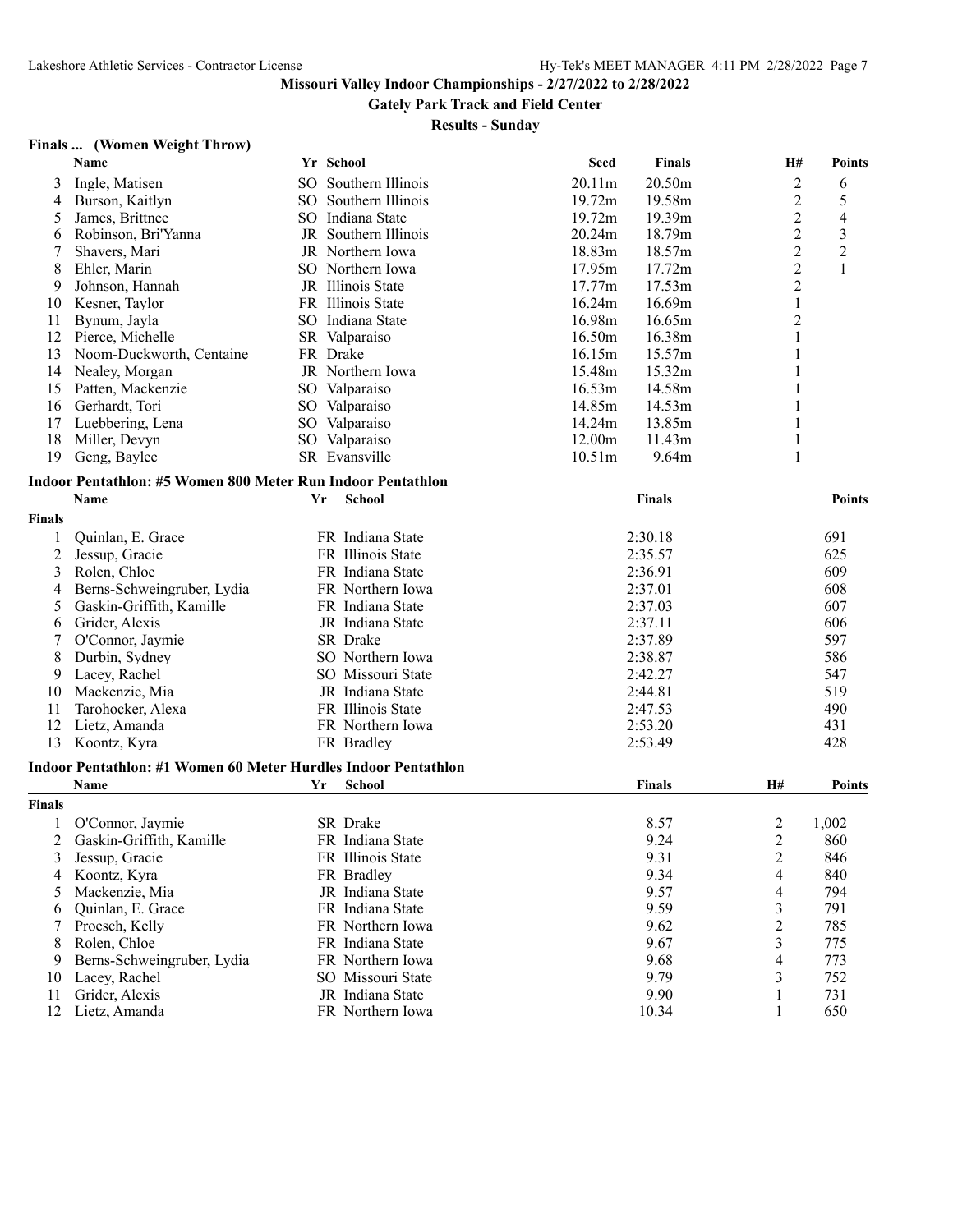# **Gately Park Track and Field Center**

**Results - Sunday**

#### **Finals ... (Indoor Pentathlon: #1 Women 60 Meter Hurdles Indoor Pentathlon)**

|                | Name                                                                                              | Yr | <b>School</b>     | <b>Finals</b> | <b>H#</b>      | <b>Points</b> |
|----------------|---------------------------------------------------------------------------------------------------|----|-------------------|---------------|----------------|---------------|
| 13             | Tarohocker, Alexa                                                                                 |    | FR Illinois State | 10.37         | 1              | 644           |
| 14             | Durbin, Sydney                                                                                    |    | SO Northern Iowa  | 10.61         | $\overline{4}$ | 602           |
|                | Indoor Pentathlon: #2 Women High Jump Indoor Pentathlon                                           |    |                   |               |                |               |
|                | Name                                                                                              | Yr | <b>School</b>     | <b>Finals</b> |                | <b>Points</b> |
| <b>Finals</b>  |                                                                                                   |    |                   |               |                |               |
| 1              | Durbin, Sydney                                                                                    |    | SO Northern Iowa  | 1.62m         |                | 759           |
| $\overline{c}$ | Berns-Schweingruber, Lydia                                                                        |    | FR Northern Iowa  | 1.59m         |                | 724           |
| 3              | Tarohocker, Alexa                                                                                 |    | FR Illinois State | 1.56m         |                | 689           |
| 4              | Lietz, Amanda                                                                                     |    | FR Northern Iowa  | 1.53m         |                | 655           |
| 4              | Quinlan, E. Grace                                                                                 |    | FR Indiana State  | 1.53m         |                | 655           |
| 6              | O'Connor, Jaymie                                                                                  |    | SR Drake          | 1.50m         |                | 621           |
| 6              | Mackenzie, Mia                                                                                    |    | JR Indiana State  | 1.50m         |                | 621           |
| 8              | Rolen, Chloe                                                                                      |    | FR Indiana State  | 1.47m         |                | 588           |
| 8              | Jessup, Gracie                                                                                    |    | FR Illinois State | 1.47m         |                | 588           |
| 8              | Gaskin-Griffith, Kamille                                                                          |    | FR Indiana State  | 1.47m         |                | 588           |
| 8              | Lacey, Rachel                                                                                     |    | SO Missouri State | 1.47m         |                | 588           |
| 12             | Grider, Alexis                                                                                    |    | JR Indiana State  | 1.44m         |                | 555           |
| 13             | Proesch, Kelly                                                                                    |    | FR Northern Iowa  | 1.41m         |                | 523           |
| $---$          | Koontz, Kyra                                                                                      |    | FR Bradley        | <b>NH</b>     |                |               |
|                | <b>Indoor Pentathlon: #4 Women Long Jump Indoor Pentathlon</b><br>$6.19m$ F<br><b>Gately Fac:</b> |    |                   |               |                |               |
|                | Name                                                                                              | Yr | School            | <b>Finals</b> |                | <b>Points</b> |
| <b>Finals</b>  |                                                                                                   |    |                   |               |                |               |
| 1              | O'Connor, Jaymie                                                                                  |    | SR Drake          | 5.55m         |                | 715           |
| $\overline{c}$ | Gaskin-Griffith, Kamille                                                                          |    | FR Indiana State  | 5.48m         |                | 694           |
| 3              | Grider, Alexis                                                                                    |    | JR Indiana State  | 5.29m         |                | 640           |
| 4              | Jessup, Gracie                                                                                    |    | FR Illinois State | 5.25m         |                | 628           |
| 5              | Lacey, Rachel                                                                                     |    | SO Missouri State | 5.20m         |                | 614           |
| 5              | Quinlan, E. Grace                                                                                 |    | FR Indiana State  | 5.20m         |                | 614           |
| 7              | Mackenzie, Mia                                                                                    |    | JR Indiana State  | 5.15m         |                | 601           |
| 8              | Berns-Schweingruber, Lydia                                                                        |    | FR Northern Iowa  | 4.99m         |                | 557           |
| 9              | Tarohocker, Alexa                                                                                 |    | FR Illinois State | 4.94m         |                | 543           |
| 10             | Durbin, Sydney                                                                                    |    | SO Northern Iowa  | 4.92m         |                | 538           |
| 11             | Koontz, Kyra                                                                                      |    | FR Bradley        | 4.80m         |                | 506           |
| 12             | Lietz, Amanda                                                                                     |    | FR Northern Iowa  | 4.69m         |                | 477           |
| $---$          | Rolen, Chloe                                                                                      |    | FR Indiana State  | <b>FOUL</b>   |                |               |
| $---$          | Proesch, Kelly                                                                                    |    | FR Northern Iowa  | <b>FOUL</b>   |                |               |
|                | <b>Indoor Pentathlon: #3 Women Shot Put Indoor Pentathlon</b>                                     |    |                   |               |                |               |
|                | <b>Name</b>                                                                                       | Yr | <b>School</b>     | <b>Finals</b> |                | <b>Points</b> |

| <b>Finals</b> |                            |                   |                    |     |
|---------------|----------------------------|-------------------|--------------------|-----|
|               | Tarohocker, Alexa          | FR Illinois State | 11.58m             | 633 |
|               | 2 Mackenzie, Mia           | JR Indiana State  | 10.49 <sub>m</sub> | 562 |
|               | 3 Gaskin-Griffith, Kamille | FR Indiana State  | 9.84m              | 519 |
|               | 4 Grider, Alexis           | JR Indiana State  | 9.54m              | 499 |
|               | 5 Koontz, Kyra             | FR Bradley        | 9.47m              | 495 |
|               | 6 Proesch, Kelly           | FR Northern Iowa  | 9.37 <sub>m</sub>  | 488 |
|               | 7 Rolen, Chloe             | FR Indiana State  | 9.21 <sub>m</sub>  | 478 |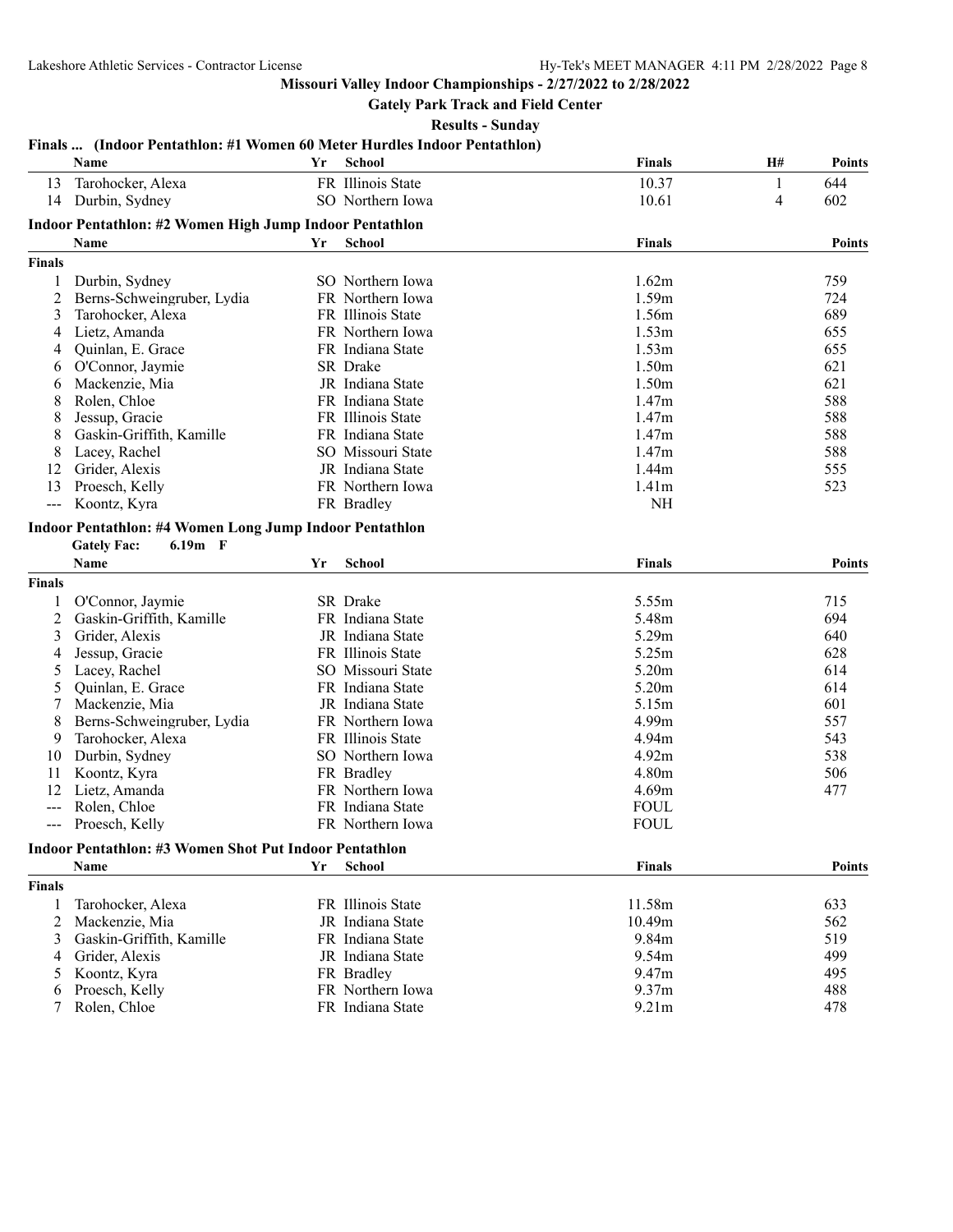**Gately Park Track and Field Center**

**Results - Sunday**

#### **Finals ... (Indoor Pentathlon: #3 Women Shot Put Indoor Pentathlon)**

|             | Name                       |        |              |             | Yr | <b>School</b>                          |                | <b>Finals</b>  | <b>Points</b>    |
|-------------|----------------------------|--------|--------------|-------------|----|----------------------------------------|----------------|----------------|------------------|
| 8           | Durbin, Sydney             |        |              |             |    | SO Northern Iowa                       |                | 9.02m          | 465              |
| 9           | Quinlan, E. Grace          |        |              |             |    | FR Indiana State                       |                | 8.90m          | 458              |
| 10          | Lietz, Amanda              |        |              |             |    | FR Northern Iowa                       |                | 8.82m          | 452              |
| 11          | Jessup, Gracie             |        |              |             |    | FR Illinois State                      |                | 8.75m          | 448              |
| 12          | Lacey, Rachel              |        |              |             |    | SO Missouri State                      |                | 8.63m          | 440              |
| 13          | Berns-Schweingruber, Lydia |        |              |             |    | FR Northern Iowa                       |                | 8.51m          | 432              |
| 14          | O'Connor, Jaymie           |        |              |             |    | SR Drake                               |                | 8.35m          | 422              |
|             | Men 60 Meter Dash          |        |              |             |    |                                        |                |                |                  |
|             | MVC:                       |        |              | 6.60 M 2018 |    | <b>Derriue Rodgers, Illinois State</b> |                |                |                  |
|             | <b>Gately Fac:</b>         | 6.55   | $\mathbf{F}$ | 2/12/2022   |    | <b>Micah Williams, Oregon</b>          |                |                |                  |
|             | Name                       |        |              |             |    | Yr School                              | Seed           | <b>Prelims</b> | H#               |
|             | <b>Preliminaries</b>       |        |              |             |    |                                        |                |                |                  |
| 1           | Moore, JaVaughn            |        |              |             |    | JR Indiana State                       | 6.65           | 6.74 Q         | 4                |
| 2           | Cooper, Tayshaun           |        |              |             |    | SR Northern Iowa                       | 6.84           | 6.85 Q         | 3                |
| 3           | Trousil, Isaiah            |        |              |             |    | SR Northern Iowa                       | 6.72           | 6.86 Q         | 1                |
| 4           | Shaw, Jarel                |        |              |             |    | SR Indiana State                       | 6.87           | 6.87 Q         | $\overline{c}$   |
| 5           | Holmes, Junias             |        |              |             |    | FR Illinois State                      | 6.94           | 6.90 Q         | $\mathbf{1}$     |
| 6           | Peka, Victor               |        |              |             |    | SR Drake                               | 6.95           | 6.90 Q         | 3                |
| 7           | Woods, Cameron             |        |              |             |    | FR Loyola (Ill.)                       | 6.92           | 6.91 Q         | 4                |
| 8           | Malone, Noah               |        |              |             |    | FR Indiana State                       | 6.85           | 6.92 Q         | $\overline{2}$   |
| 9           | Turner, Devin              |        |              |             |    | FR Illinois State                      | 6.88           | 6.94 Q         | 3                |
|             |                            |        |              |             |    |                                        | 7.03           | 6.97 Q         | 1                |
| 10          | Terry, Jevan               |        |              |             |    | FR Loyola (Ill.)                       |                |                |                  |
| 11          | Johnson, Jaden             |        |              |             |    | JR Southern Illinois                   | 6.91           | 6.97 Q         | 4                |
| 12          | Lyons, Avery               |        |              |             |    | JR Illinois State                      | 6.98           | 6.98 Q         | $\overline{2}$   |
| 13          | Santi, Michael             |        |              |             |    | JR Northern Iowa                       | 6.96           | 7.00 q         | $\overline{c}$   |
| 14          | Ray, Nehemiah              |        |              |             |    | FR Valparaiso                          | 7.05           | 7.01 q         | 1                |
| 15          | Massiah, Caleb             |        |              |             |    | FR Southern Illinois                   | 7.05           | 7.03 $q$       | 4                |
| 16          | Lerus, Caleb               |        |              |             |    | FR Drake                               | 7.05           | 7.05 $q$       | 4                |
| 17          | Purser, Giovanni           |        |              |             |    | SO Evansville                          | 7.10           | 7.06           | $\overline{2}$   |
| 18          | Donatelli, Christian       |        |              |             |    | FR Southern Illinois                   | 7.06           | 7.07           | 3                |
| 19          | Blades, Geordan            |        |              |             |    | SO Evansville                          | 7.02           | 7.08           | 3                |
| 20          | King, Greg                 |        |              |             |    | SR Evansville                          | 7.17           | 7.14           | 3                |
| 21          | Rieker, Eli                |        |              |             |    | FR Bradley                             | 7.07           | 7.14           | $\overline{c}$   |
| 22          | Holmes, Anthony            |        |              |             |    | FR Valparaiso                          | 7.36           | 7.29           | $\mathbf{1}$     |
| 23          | Skinner, Will              |        |              |             |    | SO Drake                               | 7.38           | 7.35           | 4                |
|             | <b>Men 60 Meter Dash</b>   |        |              |             |    |                                        |                |                |                  |
|             | MVC:                       | 6.60 M |              | 2018        |    | <b>Derriue Rodgers, Illinois State</b> |                |                |                  |
|             | <b>Gately Fac:</b>         | 6.55   | - F          | 2/12/2022   |    | <b>Micah Williams, Oregon</b>          |                |                |                  |
|             | Name                       |        |              |             |    | Yr School                              | <b>Prelims</b> | <b>Semis</b>   | H#               |
| Semi-Finals |                            |        |              |             |    |                                        |                |                |                  |
| 1           | Moore, JaVaughn            |        |              |             |    | JR Indiana State                       | 6.74           | 6.63 Q         | 1                |
| 2           | Trousil, Isaiah            |        |              |             |    | SR Northern Iowa                       | 6.86           | 6.72 Q         | $\overline{c}$   |
| 3           | Cooper, Tayshaun           |        |              |             |    | SR Northern Iowa                       | 6.85           | 6.76 Q         | $\overline{c}$   |
| 4           | Shaw, Jarel                |        |              |             |    | SR Indiana State                       | 6.87           | 6.80 Q         | $\mathbf{1}$     |
| 5           | Malone, Noah               |        |              |             |    | FR Indiana State                       | 6.92           | 6.85 Q         | $\mathbf{1}$     |
| 6           | Woods, Cameron             |        |              |             |    | FR Loyola (Ill.)                       | 6.91           | 6.90 Q         | $\boldsymbol{2}$ |
| 7           | Turner, Devin              |        |              |             |    | FR Illinois State                      | 6.94           | 6.90 $q$       | $\mathbf{1}$     |
| 8           | Peka, Victor               |        |              |             |    | SR Drake                               | 6.90           | 6.92 $q$       | $\overline{c}$   |
|             |                            |        |              |             |    |                                        |                |                |                  |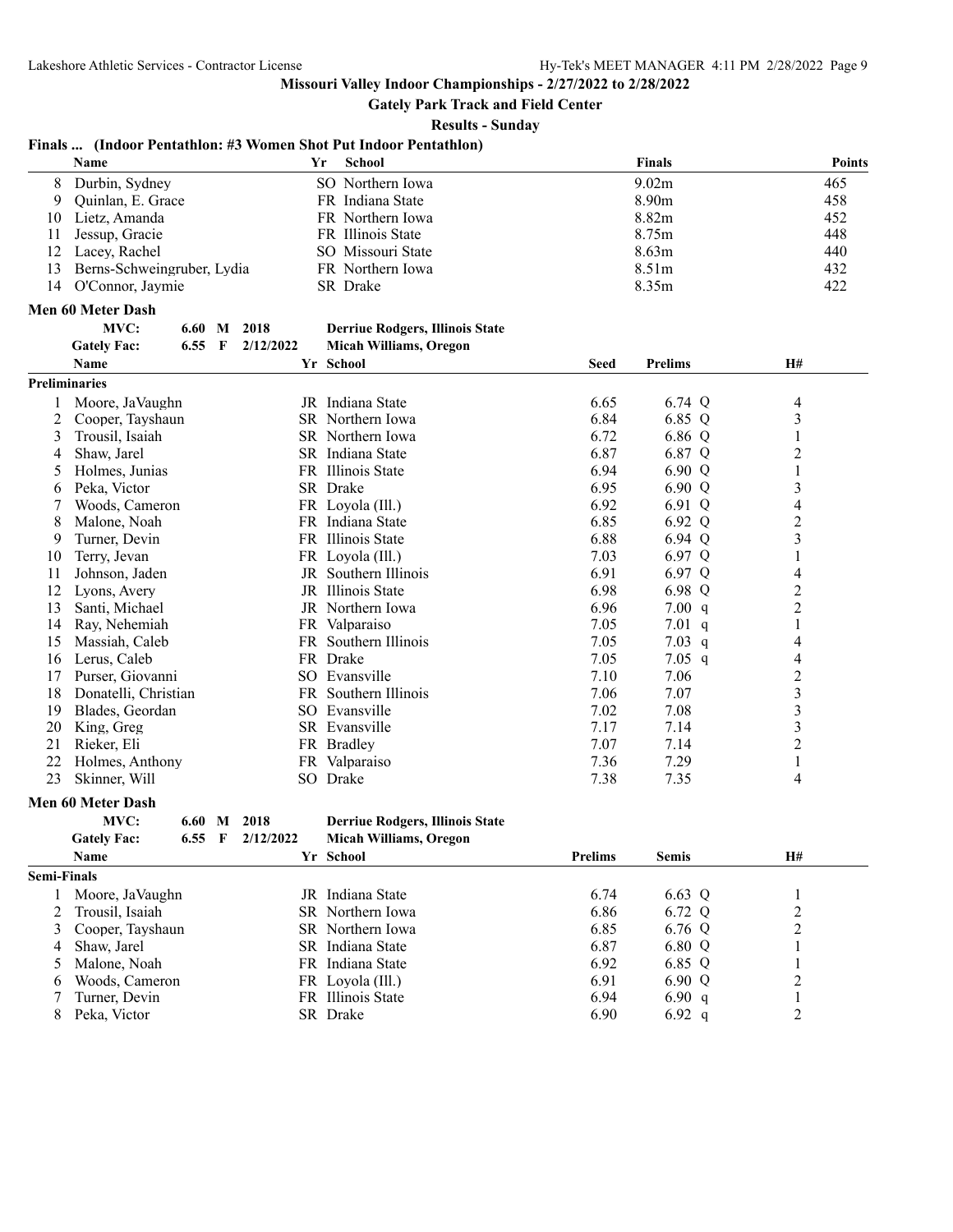**Gately Park Track and Field Center**

#### **Results - Sunday**

# **Semi-Finals ... (Men 60 Meter Dash)**

|                      | Name                      |         |              |           | Yr School                  | <b>Prelims</b> | Semis          | H#               |
|----------------------|---------------------------|---------|--------------|-----------|----------------------------|----------------|----------------|------------------|
| 9                    | Holmes, Junias            |         |              |           | FR Illinois State          | 6.90           | 6.92           | $\mathbf{1}$     |
| 10                   | Lyons, Avery              |         |              |           | JR Illinois State          | 6.98           | 6.94           | $\mathbf{1}$     |
| 11                   | Johnson, Jaden            |         |              |           | JR Southern Illinois       | 6.97           | 6.96           | $\overline{c}$   |
| 12                   | Ray, Nehemiah             |         |              |           | FR Valparaiso              | 7.01           | 7.01           | $\overline{c}$   |
| 13                   | Santi, Michael            |         |              |           | JR Northern Iowa           | 7.00           | 7.04           | $\mathbf{1}$     |
| 14                   | Massiah, Caleb            |         |              |           | FR Southern Illinois       | 7.03           | 7.15           | $\overline{c}$   |
| 15                   | Terry, Jevan              |         |              |           | FR Loyola (Ill.)           | 6.97           | 7.23           | $\sqrt{2}$       |
| 16                   | Lerus, Caleb              |         |              |           | FR Drake                   | 7.05           | 7.28           | $\mathbf{1}$     |
| <b>Preliminaries</b> |                           |         |              |           |                            |                |                |                  |
| 17                   | Purser, Giovanni          |         |              |           | SO Evansville              | 7.06           |                |                  |
| 18                   | Donatelli, Christian      |         |              |           | FR Southern Illinois       | 7.07           |                |                  |
| 19                   | Blades, Geordan           |         |              |           | SO Evansville              | 7.08           |                |                  |
| 20                   | King, Greg                |         |              |           | SR Evansville              | 7.14           |                |                  |
| 21                   | Rieker, Eli               |         |              |           | FR Bradley                 | 7.14           |                |                  |
| 22                   | Holmes, Anthony           |         |              |           | FR Valparaiso              | 7.29           |                |                  |
| 23                   | Skinner, Will             |         |              |           | SO Drake                   | 7.35           |                |                  |
|                      | <b>Men 200 Meter Dash</b> |         |              |           |                            |                |                |                  |
|                      | MVC:                      | 21.15 M |              | 1990      | <b>Kevin Little, Drake</b> |                |                |                  |
|                      | <b>Gately Fac:</b>        | 21.05   | $\mathbf{F}$ | 2/11/2022 | Michah Williams, Oregon    |                |                |                  |
|                      | <b>Name</b>               |         |              |           | Yr School                  | <b>Seed</b>    | <b>Prelims</b> | H#               |
| <b>Preliminaries</b> |                           |         |              |           |                            |                |                |                  |
| 1                    | Trousil, Isaiah           |         |              |           | SR Northern Iowa           | 21.28          | F 20.99 q      | $\overline{c}$   |
| 2                    | Moore, JaVaughn           |         |              |           | JR Indiana State           | 21.28          | $21.24$ q      | 4                |
| 3                    | Kiewiet, Parker           |         |              |           | FR Northern Iowa           | 21.63          | $21.53$ q      | 7                |
| 4                    | Cooper, Tayshaun          |         |              |           | SR Northern Iowa           | 22.24          | $21.57$ q      | 5                |
| 5                    | Sherrod, Corey            |         |              |           | SR Southern Illinois       | 21.94          | $21.86$ q      | 3                |
| 6                    | Hamilton, Jeremiah        |         |              |           | FR Southern Illinois       | 22.53          | 21.90 q        | 3                |
| 7                    | Turner, Devin             |         |              |           | FR Illinois State          | 21.85          | 21.94 q        | 6                |
| 8                    | Holmes, Junias            |         |              |           | FR Illinois State          | 22.25          | $21.95$ q      | 6                |
| 9                    | Woods, Cameron            |         |              |           | FR Loyola (Ill.)           | 22.63          | 22.02          | $\overline{2}$   |
| 10                   | Marrs, Michael            |         |              |           | FR Illinois State          | 22.02          | 22.04          | $\overline{2}$   |
| 11                   | Lyons, Avery              |         |              |           | JR Illinois State          |                | 22.14          | 6                |
| 12                   | Peka, Victor              |         |              |           | SR Drake                   | 21.94          | 22.16          | 1                |
| 13                   | Ray, Nehemiah             |         |              |           | FR Valparaiso              | 22.85          | 22.27          | 6                |
| 14                   | El-Ashmawi, Ayoub         |         |              |           | JR Loyola (Ill.)           | 21.81          | 22.30          | 5                |
| 15                   | Johnson, Jaden            |         |              |           | JR Southern Illinois       | 22.08          | 22.39          | 4                |
| 16                   | Purser, Giovanni          |         |              |           | SO Evansville              | 23.05          | 22.67          | $\mathbf{1}$     |
| 17                   | Donatelli, Christian      |         |              |           | FR Southern Illinois       | 22.65          | 22.88          | 4                |
| 18                   | Blades, Geordan           |         |              |           | SO Evansville              | 22.74          | 22.96          | $\boldsymbol{7}$ |
| 19                   | Rieker, Eli               |         |              |           | FR Bradley                 | 22.76          | 23.08          | 5                |
| 20                   | King, Greg                |         |              |           | SR Evansville              | 23.59          | 23.41          | $\overline{7}$   |
| 21                   | Litavecz, Ethan           |         |              |           | FR Valparaiso              |                | 24.41          | 1                |
|                      | Shaw, Jarel               |         |              |           | SR Indiana State           | 22.17          | <b>DNF</b>     | 7                |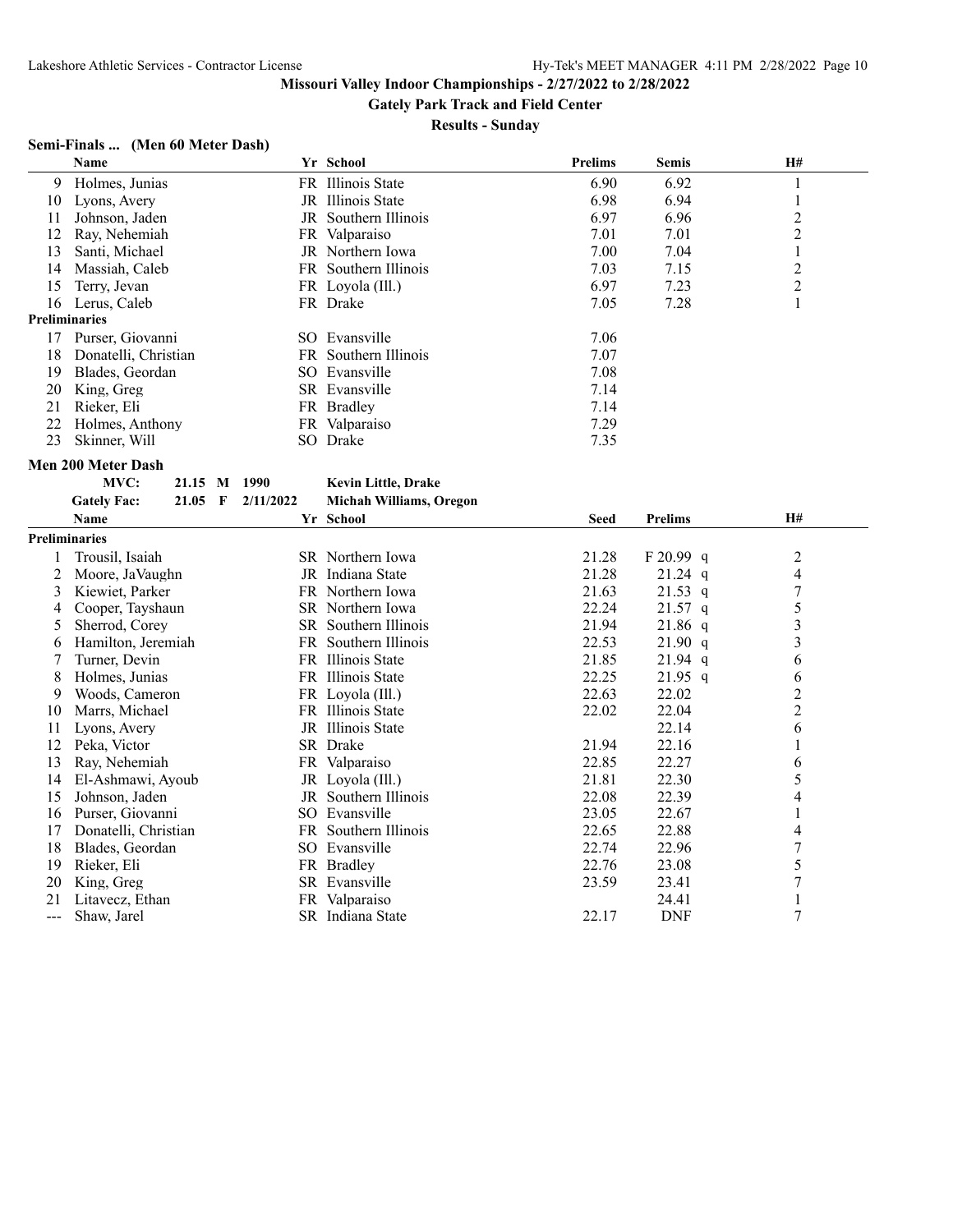**Gately Park Track and Field Center**

**Results - Sunday**

#### **Men 400 Meter Dash**

|    | MVC:                     | 46.72 M        |   | 2005      | Dirk Homewood, UNI                     |         |                |                          |
|----|--------------------------|----------------|---|-----------|----------------------------------------|---------|----------------|--------------------------|
|    | <b>Gately Fac:</b>       | 46.62          | F | 2/19/2022 | Philip Osei, Canada                    |         |                |                          |
|    | Name                     |                |   |           | Yr School                              | Seed    | <b>Prelims</b> | H#                       |
|    | <b>Preliminaries</b>     |                |   |           |                                        |         |                |                          |
|    | Brownridge, Cecil        |                |   |           | FR Illinois State                      | 48.35   | 48.04 q        | $\mathfrak{Z}$           |
| 2  | Johnson, Tahj            |                |   |           | FR Indiana State                       | 48.22   | 48.64 $q$      | $\overline{c}$           |
| 3  | Lerus, Caleb             |                |   |           | FR Drake                               | 50.32   | 48.99 q        | $\overline{c}$           |
| 4  | Gage, Brandon            |                |   |           | SR Illinois State                      | 48.05   | 49.04 q        | $\overline{\mathcal{L}}$ |
| 5  | Stevens, Cameron         |                |   |           | FR Indiana State                       | 48.63   | 49.25 q        | $\mathbf{1}$             |
| 6  | Swartzendruber, Nick     |                |   |           | JR Illinois State                      | 49.41   | 49.28 q        | $\overline{c}$           |
| 7  | Sherrod, Corey           |                |   |           | SR Southern Illinois                   | 49.07   | 49.47 q        | $\overline{4}$           |
| 8  | Butcher, Zack            |                |   |           | SO Northern Iowa                       |         | 49.54 $q$      | 3                        |
| 9  | El-Ashmawi, Ayoub        |                |   |           | JR Loyola (Ill.)                       | 48.94   | 49.55          | 6                        |
| 10 | Cline, Mitchell          |                |   |           | FR Indiana State                       | 49.00   | 49.74          | 5                        |
| 11 | Kruse, Joseph            |                |   |           | SR Drake                               | 49.77   | 49.94          | 3                        |
| 12 | Hookham, Tate            |                |   |           | SO Northern Iowa                       | 49.91   | 50.14          | 6                        |
| 13 | Mukhtar, Bill            |                |   |           | FR Northern Iowa                       | 50.45   | 50.36          | 3                        |
| 14 | Dejesus, Melcon          |                |   |           | FR Illinois State                      | 50.11   | 50.36          | 4                        |
| 15 | Shepard, Ben             |                |   |           | SO Indiana State                       | 49.89   | 50.38          | 1                        |
| 16 | Hamilton, Jeremiah       |                |   | FR        | Southern Illinois                      | 51.83   | 50.38          | 5                        |
| 17 | Mitchell, Onal           |                |   |           | SO Northern Iowa                       | 50.01   | 50.64          | 5                        |
| 18 | Burkhart, Steven         |                |   |           | JR Evansville                          | 51.50   | 50.70          | 6                        |
| 19 | Agyei, Miguel            |                |   |           | SR Bradley                             | 50.64   | 51.04          | 1                        |
| 20 | Smith, Brendon           |                |   |           | SR Evansville                          | 52.71   | 52.75          | 4                        |
| 21 | Maurer, Jackson          |                |   |           | JR Evansville                          | 54.55   | 54.24          | $\overline{2}$           |
|    | <b>Men 800 Meter Run</b> |                |   |           |                                        |         |                |                          |
|    | MVC:                     | 1:47.22 M 1996 |   |           | <b>Einars Tupuritis, Wichita State</b> |         |                |                          |
|    | <b>Gately Fac:</b>       | $1:47.32$ F    |   | 2/12/2022 | Luis Peralta, Oregon                   |         |                |                          |
|    | <b>Name</b>              |                |   |           | Yr School                              | Seed    | <b>Prelims</b> | H#                       |
|    |                          |                |   |           |                                        |         |                |                          |
|    | <b>Preliminaries</b>     |                |   |           |                                        |         |                |                          |
|    | Morrison, Joe            |                |   |           | FR Illinois State                      | 1:51.31 | 1:53.44 $Q$    | 1                        |
| 2  | Wells, Riley             |                |   |           | SO Illinois State                      | 1:49.79 | $1:53.55$ Q    | 3                        |
| 3  | Wyman, Wyatt             |                |   |           | JR Indiana State                       | 1:50.37 | 1:53.82 $Q$    | $\overline{c}$           |
| 4  | Westcott, Ivan           |                |   |           | FR Bradley                             | 1:53.81 | $1:53.83$ Q    | $\overline{\mathbf{3}}$  |
| 5  | Albrecht, Zach           |                |   |           | SO Bradley                             | 1:55.74 | $1:53.89$ Q    | $\mathbf{1}$             |
| 6  | Hernandez, Napoleon      |                |   |           | FR Indiana State                       | 1:53.21 | $1:54.24$ Q    | $\overline{2}$           |
| 7  | Gearhart, Seb            |                |   |           | SR Northern Iowa                       | 1:51.57 | 1:53.92 $q$    | $\mathbf{1}$             |
| 8  | Hanson, Drake            |                |   |           | FR Northern Iowa                       | 1:55.50 | 1:54.52 q      | $\overline{\mathbf{c}}$  |
| 9  | Veloz Bonilla, Ignacio   |                |   |           | SR Valparaiso                          | 1:55.40 | 1:54.59        | $\overline{\mathbf{3}}$  |
| 10 | Knoche, Chase            |                |   |           | FR Northern Iowa                       | 1:54.42 | 1:54.65        | $\overline{\mathbf{3}}$  |
| 11 | Burns, Jack              |                |   |           | FR Drake                               | 1:56.36 | 1:55.12        | $\mathbf{1}$             |
| 12 | Simon, Joey              |                |   |           | SR Bradley                             | 1:55.24 | 1:55.33        | 3                        |
| 13 | Thorpe, Jocqael          |                |   |           | FR Indiana State                       | 1:54.67 | 1:55.48        | $\mathbf{1}$             |
| 14 | Daumueller, Ben          |                |   |           | JR Northern Iowa                       | 1:54.45 | 1:55.77        | $\overline{c}$           |
| 15 | Jones, Mason             |                |   |           | FR Bradley                             | 1:54.78 | 1:57.09        | $\mathbf{1}$             |
| 16 | Oulgout, Adam            |                |   |           | FR Evansville                          | 1:58.61 | 1:57.45        | $\boldsymbol{2}$         |
| 17 | Klinkner, Alex           |                |   |           | SR Bradley                             |         | 1:59.35        | $\mathbf{1}$             |
| 18 | Delgado, Josh            |                |   |           | FR Southern Illinois                   | 1:54.80 | 1:59.73        | $\overline{c}$           |
| 19 | Curran, Sean             |                |   |           | SO Valparaiso                          | 2:01.77 | 2:00.53        | 3                        |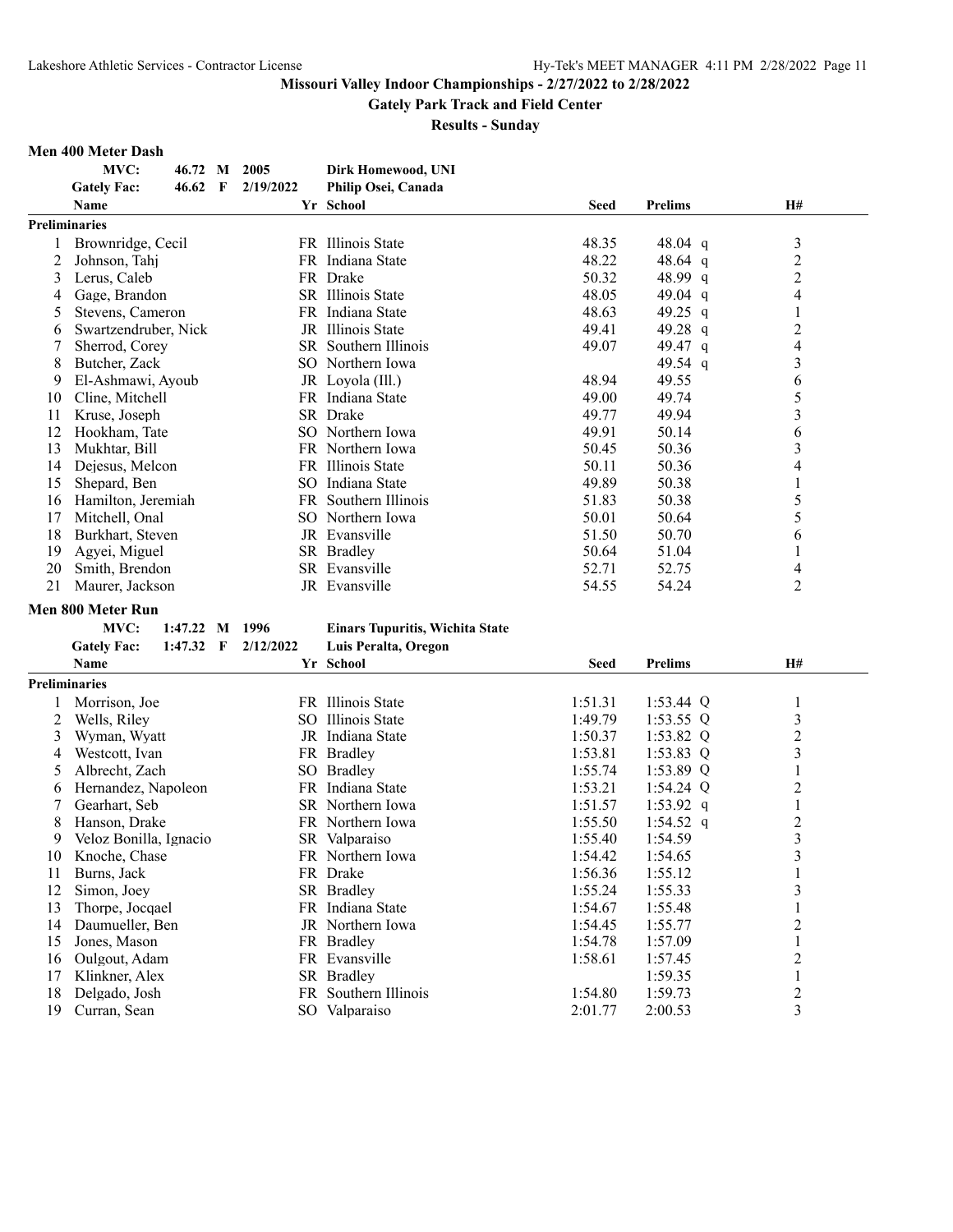**Preliminaries ... (Men 800 Meter Run)**

# **Missouri Valley Indoor Championships - 2/27/2022 to 2/28/2022**

**Gately Park Track and Field Center**

|                   | Name                 |                 |   |           | Yr School                                  | <b>Seed</b> | <b>Prelims</b>     | H#                       |
|-------------------|----------------------|-----------------|---|-----------|--------------------------------------------|-------------|--------------------|--------------------------|
| 20                | Kline, Carson        |                 |   |           | SR Evansville                              | 2:02.92     | 2:03.06            | $\boldsymbol{2}$         |
| 21                | Sibley, Ja'xon       |                 |   |           | FR Valparaiso                              | 1:59.52     | 2:03.98            | 3                        |
|                   |                      |                 |   |           |                                            |             |                    |                          |
|                   | Men 1 Mile Run       |                 |   |           |                                            |             |                    |                          |
|                   | MVC:                 | 4:02.10         | M | 2001      | <b>Christian Goy, Illinois State</b>       |             |                    |                          |
|                   | <b>Gately Fac:</b>   | 3:50.17 F       |   | 2/11/2022 | <b>Cooper Teare, Nike</b>                  |             |                    |                          |
|                   | Name                 |                 |   |           | Yr School                                  | <b>Seed</b> | <b>Prelims</b>     | H#                       |
|                   | <b>Preliminaries</b> |                 |   |           |                                            |             |                    |                          |
| 1                 | Fogg, Adam           |                 |   |           | SR Drake                                   | 3:56.60     | 4:13.55 Q          | $\overline{c}$           |
| 2                 | Basten, Isaac        |                 |   |           | SO Drake                                   | 3:56.10     | 4:15.56 Q          | $\mathbf{1}$             |
| 3                 | Gillum, Jake         |                 |   |           | SR Illinois State                          | 4:04.27     | 4:13.70 Q          | $\overline{\mathbf{c}}$  |
| 4                 | Kilian, Cale         |                 |   |           | SR Indiana State                           | 4:06.77     | 4:16.02 $Q$        | 1                        |
| 5                 | Breen, Ethan         |                 |   |           | SO Indiana State                           | 4:12.56     | 4:13.71 Q          | 2                        |
| 6                 | Murphy, Charles      |                 |   |           | FR Illinois State                          | 4:15.97     | 4:16.22 Q          | 1                        |
| 7                 | Donohue, Aidan       |                 |   |           | FR Bradley                                 | 4:17.47     | 4:14.09 Q          | $\overline{c}$           |
| 8                 | Dieterich, Max       |                 |   |           | FR Bradley                                 | 4:04.93     | 4:16.29 Q          | $\mathbf{1}$             |
| 9                 | Krieg, Jackson       |                 |   |           | SO Indiana State                           | 4:13.22     | 4:14.39 q          | $\overline{c}$           |
| 10                | Griebel, Brady       |                 |   |           | FR Northern Iowa                           | 4:19.04     | 4:17.04 $q$        | $\overline{c}$           |
| 11                | Hart, Travis         |                 |   |           | JR Southern Illinois                       | 4:18.99     | 4:18.05            | $\overline{2}$           |
| 12                | Smit, Gabe           |                 |   |           | FR Loyola (Ill.)                           | 4:13.74     | 4:18.17            | 1                        |
| 13                | Wallace, Kenny       |                 |   |           | JR Loyola (Ill.)                           | 4:16.52     | 4:18.28            | $\overline{c}$           |
| 14                | Becker, Craig        |                 |   |           | FR Northern Iowa                           | 4:20.96     | 4:21.53            | 1                        |
| 15                | Kephart, Andrew      |                 |   |           | JR Northern Iowa                           | 4:17.48     | 4:23.64            | 1                        |
|                   | Ehm, Simeon          |                 |   |           |                                            | 4:25.32     |                    |                          |
| 16                |                      |                 |   |           | SO Valparaiso                              | 4:18.76     | 4:23.93<br>4:25.26 | 2                        |
| 17<br>18          | Walda, Evan          |                 |   |           | SO Valparaiso                              |             |                    | 1                        |
|                   | Izewski, Nathan      |                 |   |           | SR Valparaiso                              | 4:23.77     | 4:37.48            | 1                        |
|                   | Men 5000 Meter Run   |                 |   |           |                                            |             |                    |                          |
|                   | MVC:                 | 14:10.09 M 2015 |   |           | John Mascari, Indiana State                |             |                    |                          |
|                   | <b>Gately Fac:</b>   | 13:36.87        | F | 2/11/2022 | <b>Zach Panning, Hanson Brooks Project</b> |             |                    |                          |
|                   | Name                 |                 |   |           | Yr School                                  | <b>Seed</b> | <b>Finals</b>      | <b>Points</b>            |
| <b>Finals</b>     |                      |                 |   |           |                                            |             |                    |                          |
| 1                 | Rebello, Michael     |                 |   |           | FR Bradley                                 | 14:33.40    | 14:14.62           | 10                       |
| 2                 | Watson, George       |                 |   |           | JR Bradley                                 | 14:13.36    | 14:16.19           | 8                        |
| 3                 | Buysse, Blake        |                 |   |           | JR Loyola (Ill.)                           | 14:22.91    | 14:19.84           | 6                        |
| 4                 | Parrish, Charlie     |                 |   |           | JR Bradley                                 | 14:33.19    | 14:22.44           | 5                        |
| 5                 | Zettl, Jack          |                 |   |           | SR Drake                                   | 14:42.62    | 14:27.69           | $\overline{\mathcal{A}}$ |
| 6                 | Smith, Dawson        |                 |   |           | SO Southern Illinois                       |             | 14:29.17           | 3                        |
| 7                 | Aho, Matt            |                 |   |           | JR Bradley                                 |             | 14:30.15           | $\overline{c}$           |
| 8                 | Danner, Alec         |                 |   |           | JR Bradley                                 |             | 14:30.30           | $\mathbf{1}$             |
| 9                 | Senti, Ethan         |                 |   |           | SO Southern Illinois                       |             | 14:36.32           |                          |
| 10                | Kolbus, Nathan       |                 |   |           |                                            | 15:07.46    | 14:40.50           |                          |
| 11                | Visse, Chantz        |                 |   |           | JR Loyola (Ill.)<br>JR Loyola (Ill.)       | 14:51.38    | 14:41.80           |                          |
| 12                | Cummings, Ian        |                 |   |           | JR Loyola (Ill.)                           | 14:45.52    | 14:42.00           |                          |
|                   |                      |                 |   |           |                                            | 15:08.71    |                    |                          |
| 13                | Loomis, Zack         |                 |   |           | FR Illinois State                          |             | 14:49.60           |                          |
| 14                | Pietzrak, Logan      |                 |   |           | SO Indiana State                           | 14:49.39    | 14:52.24           |                          |
| 15                | Visnic, Connor       |                 |   |           | SO Drake                                   | 14:56.96    | 14:58.69           |                          |
| 16                | Guthrie, Uriah       |                 |   |           | SO Southern Illinois                       | 14:47.70    | 14:59.24           |                          |
| $--$              | Capistrant, Lucas    |                 |   |           | SO Illinois State                          |             | <b>DNF</b>         |                          |
| $\qquad \qquad -$ | Marrs, Payton        |                 |   |           | FR Northern Iowa                           | 15:53.21    | <b>DNF</b>         |                          |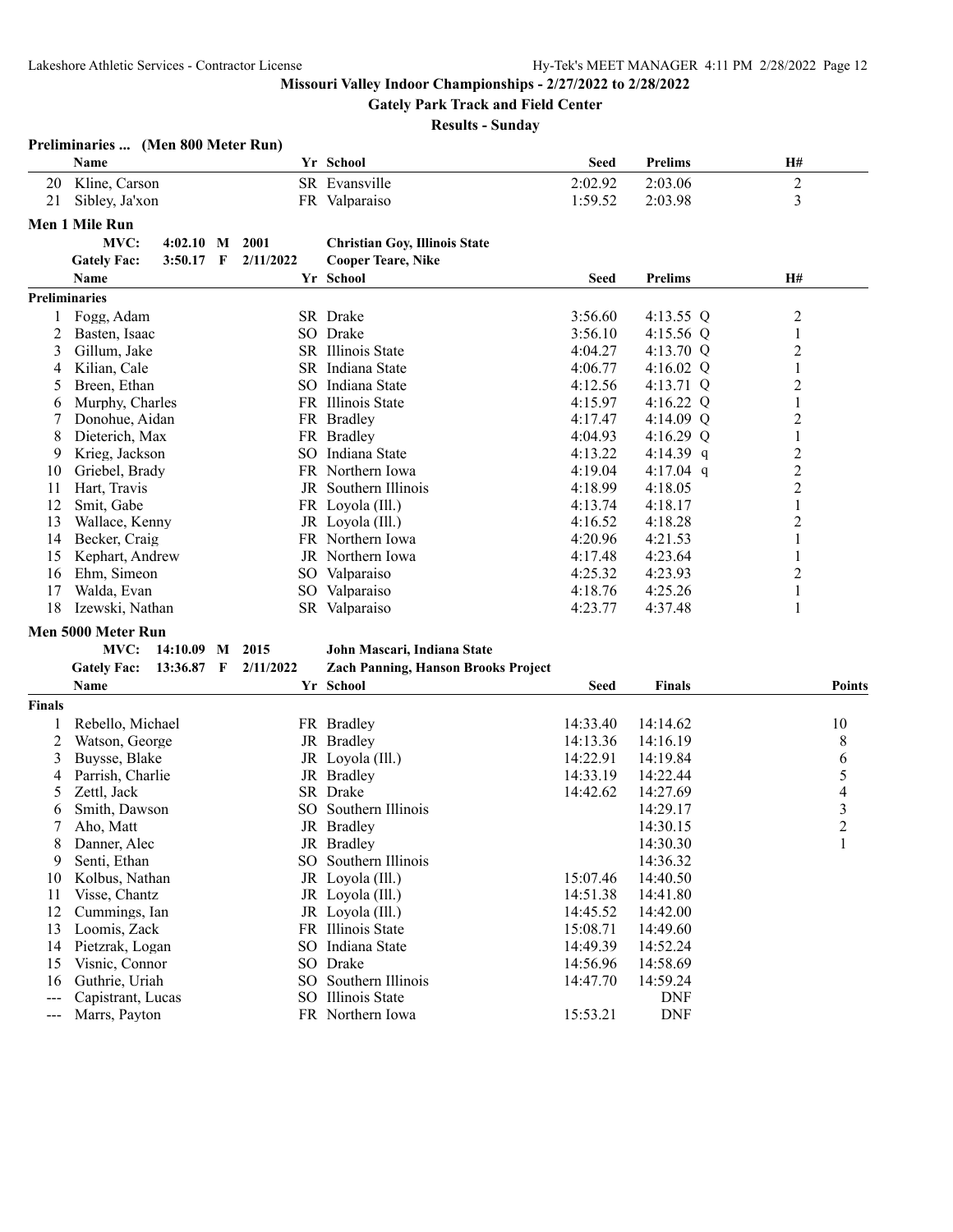**Gately Park Track and Field Center**

**Results - Sunday**

# **Finals ... (Men 5000 Meter Run)**

| Name                 | Yr School         | Seed     | <b>Finals</b> | <b>Points</b> |
|----------------------|-------------------|----------|---------------|---------------|
| --- Pedersen, JJ     | SR Evansville     |          | <b>DNF</b>    |               |
| --- Neupert, William | JR Valparaiso     | 16:37.01 | <b>DNF</b>    |               |
| --- Southern, Brady  | SR Valparaiso     | 16:00.48 | <b>DNF</b>    |               |
| --- Pipilas, Stephen | JR Lovola (Ill.)  |          | <b>DNF</b>    |               |
| --- Wetzel, Charlie  | FR Illinois State |          | <b>DNF</b>    |               |

#### **Men 60 Meter Hurdles**

#### **MVC: 7.64 M 2018 Jaylan McConico, Illinois State**

| <b>Gately Fac:</b> |  | 7.77 F 2/12/2022 | Jashua Zeller, Michigan |
|--------------------|--|------------------|-------------------------|
|                    |  |                  |                         |

|                      | <b>Name</b>       |     | Yr School                   | <b>Seed</b> | <b>Prelims</b> | H#             |
|----------------------|-------------------|-----|-----------------------------|-------------|----------------|----------------|
| <b>Preliminaries</b> |                   |     |                             |             |                |                |
|                      | Bartels, Drew     |     | FR Northern Iowa            | 8.12        | $8.09$ Q       |                |
|                      | Sumners, Jack     |     | SO Northern Iowa            | 8.07        | 8.13 Q         | 2              |
|                      | Ratliff, Brandon  |     | SO Illinois State           | 7.97        | 8.17 Q         | $\overline{2}$ |
| 4                    | Johnson, Jaden    |     | SO Illinois State           | 8.27        | 8.19 Q         |                |
|                      | Armstrong, Quincy |     | FR Indiana State            | 8.13        | 8.24 Q         |                |
| 6.                   | Riggs, Trey       |     | SR Evansville               | 8.45        | 8.31 Q         | $\overline{2}$ |
|                      | Wessels, Nicholas |     | SR Drake                    | 8.31        | $8.28$ q       |                |
| 8                    | Black, Darvl      |     | JR Indiana State            | 8.14        | $8.33\ q$      | 2              |
| 9.                   | Agyei, Miguel     |     | SR Bradley                  | 8.46        | 8.40           |                |
| 10                   | Rivas, Luigi      |     | FR Indiana State            | 7.92        | 8.42           |                |
| 11                   | Trunnell, Kyle    |     | FR Northern Iowa            | 8.46        | 8.43           |                |
|                      | Manock, Hunter    |     | FR Northern Iowa            | 8.38        | 8.48           | 2              |
| 13                   | Rodgers, Omar     |     | <b>SR</b> Southern Illinois | 8.14        | 8.51           | 2              |
| 14                   | DeAngelo, Dylan   | SO. | Drake                       | 8.97        | 8.86           | $\overline{2}$ |
| 15                   | Litavecz, Ethan   |     | FR Valparaiso               | 9.23        | 9.12           | 2              |

#### **Men Distance Medley**

**MVC: 9:46.51 M 1984 Southern Illinois**

**Gately Fac: 9:34.70 F 2/11/2022 , Oregon**

```
R. Brown, E. Cook, M Erickson, J. Gormley
```

|        | <b>Team</b>           | Relay                      | <b>Seed</b>                  | <b>Finals</b>        | <b>Points</b> |
|--------|-----------------------|----------------------------|------------------------------|----------------------|---------------|
| Finals |                       |                            |                              |                      |               |
|        | Illinois State        | A                          |                              | 9:54.09              | 10            |
|        | 1) Morrison, Joe FR   | 2) Swartzendruber, Nick JR | 3) Wells, Riley SO           | 4) Gillum, Jake SR   |               |
| 2      | Loyola (Ill.)         | A                          |                              | 10:00.33             | 8             |
|        | 1) Abaitua, Miguel FR | 2) Harris, Tim JR          | 3) Slaughter, Jack FR        | 4) Clayton, Jason FR |               |
| 3      | Indiana State         | A                          | 10:12.11                     | 10:06.04             | 6             |
|        | 1) Krieg, Jackson SO  | 2) Shepard, Ben SO         | 3) Thorpe, Jocqael FR        | 4) Breen, Ethan SO   |               |
| 4      | Drake                 | A                          | 10:55.66                     | 10:20.27             | 5             |
|        | 1) Marie, Enzo FR     | 2) Kruse, Joseph SR        | 3) Biel, Yiech Pur JR        | 4) Basten, Isaac SO  |               |
| 5      | Northern Iowa         | A                          |                              | 10:21.34             | 4             |
|        | 1) Gryp, Bowen FR     | 2) Hookham, Tate SO        | 3) Becker, Craig FR          | 4) Kleve, Karson FR  |               |
| 6      | <b>Bradley</b>        | A                          | 10:27.10                     | 10:22.00             | 3             |
|        | 1) Westcott, Ivan FR  | 2) Agyei, Miguel SR        | 3) Albrecht, Zach SO         | 4) Dieterich, Max FR |               |
|        | Southern Illinois     | A                          |                              | 10:30.48             | 2             |
|        | 1) Delgado, Josh FR   | 2) Rodgers, Omar SR        | 3) Guthrie, Uriah SO         | 4) Hart, Travis JR   |               |
| 8      | Valparaiso            | A                          |                              | 10:33.87             |               |
|        | 1) Walda, Evan SO     | 2) Ray, Nehemiah FR        | 3) Veloz Bonilla, Ignacio SR | 4) Ehm, Simeon SO    |               |
| 9      | Evansville            | A                          | 10:44.40                     | 10:59.86             |               |
|        | 1) Oulgout, Adam FR   | 2) Maurer, Jackson JR      | 3) Kline, Carson SR          | 4) Epur, Peter SO    |               |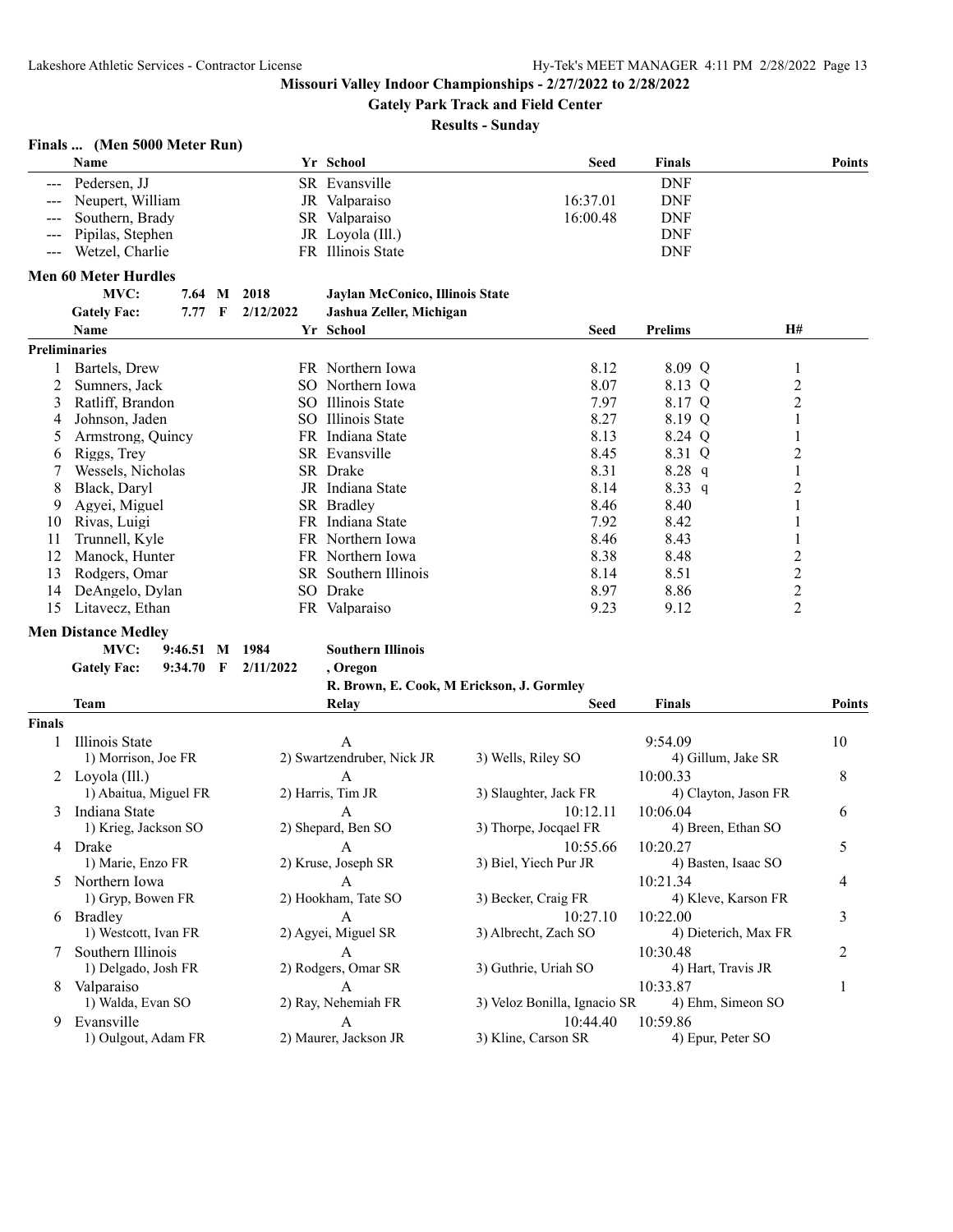**Gately Park Track and Field Center**

**Results - Sunday**

# **Men Pole Vault**

|                | <b>IVICH 1 UIC VAUIL</b> |                   |     |                 |                                             |                   |                   |                |                          |
|----------------|--------------------------|-------------------|-----|-----------------|---------------------------------------------|-------------------|-------------------|----------------|--------------------------|
|                | MVC:                     | 5.49m M           |     | 2000            | Jacob Pauli, UNI                            |                   |                   |                |                          |
|                | <b>Gately Fac:</b>       | 5.56m             | F   | 2/12/2022       | <b>LUKE WINDER, Rise Pole Vault</b>         |                   |                   |                |                          |
|                | Name                     |                   |     |                 | Yr School                                   | Seed              | Finals            |                | <b>Points</b>            |
| <b>Finals</b>  |                          |                   |     |                 |                                             |                   |                   |                |                          |
| 1              | Staggs, William          |                   |     |                 | FR Indiana State                            | 5.01 <sub>m</sub> | 5.15m             |                | 10                       |
| $\overline{2}$ | Ashenbremer, Ryan        |                   |     |                 | SR Illinois State                           | 5.07m             | 5.05m             |                | 8                        |
| 3              | Schweitzer, Max          |                   |     |                 | SO Illinois State                           | 4.82m             | J5.05m            |                | 6                        |
| 4              | Whitehouse, Callan       |                   |     |                 | JR Indiana State                            | 4.96m             | 4.95m             |                | 5                        |
| 5              | Peschke, Sam             |                   |     |                 | SR Illinois State                           | 4.72m             | 4.70m             |                | $\overline{\mathcal{L}}$ |
| 6              | Nelson, Luke             |                   |     |                 | SR Illinois State                           | 4.72m             | J4.70m            |                | $\mathfrak{Z}$           |
| 7              | Malatlian, Tristan       |                   |     |                 | SO Valparaiso                               | 4.80m             | 4.55m             |                | $\overline{c}$           |
| 8              | Sobush, Aaron            |                   |     |                 | FR Northern Iowa                            | 4.43m             | 4.40m             |                | 1                        |
|                | <b>Men Long Jump</b>     |                   |     |                 |                                             |                   |                   |                |                          |
|                | MVC:                     | 7.96m M           |     | 1999            | Frankie Young, Indiana State                |                   |                   |                |                          |
|                | <b>Gately Fac:</b>       | 7.52 <sub>m</sub> | - F | 12/10/2021      | <b>SHOMARI ROGERS-WALTON, Indiana State</b> |                   |                   |                |                          |
|                | Name                     |                   |     |                 | Yr School                                   | Seed              | Finals            | <b>H#</b>      | <b>Points</b>            |
| <b>Finals</b>  |                          |                   |     |                 |                                             |                   |                   |                |                          |
| 1              | Conard, Mitch            |                   |     |                 | SO Indiana State                            | 7.15m             | 7.42m             |                | 10                       |
|                |                          |                   |     |                 |                                             |                   |                   | $\overline{c}$ |                          |
| 2              | Rogers-Walton, Shomari   |                   |     |                 | FR Indiana State                            | 7.55m             | 7.41m             | $\overline{2}$ | 8                        |
| 3              | Masibhera, Cloud         |                   |     |                 | SR Drake                                    | 7.11m             | 7.40m             | 1              | 6                        |
| 4              | Williams, Darrione       |                   |     |                 | SO Southern Illinois                        | 7.06m             | 7.37 <sub>m</sub> | 1              | 5                        |
| 5              | Brooks, Blair            |                   |     |                 | SO Northern Iowa                            | 7.38m             | 7.31 <sub>m</sub> | $\overline{2}$ | $\overline{4}$           |
| 6              | Young III, Frankie       |                   |     |                 | JR Indiana State                            | 7.50 <sub>m</sub> | 7.24 <sub>m</sub> | $\overline{c}$ | $\mathfrak{Z}$           |
| 7              | Bartels, Drew            |                   |     |                 | FR Northern Iowa                            | 7.29m             | 7.09 <sub>m</sub> | $\overline{c}$ | $\overline{2}$           |
| 8              | Herron, Dearis           |                   |     |                 | SR Indiana State                            | 7.17m             | 7.08m             | $\overline{2}$ | $\mathbf{1}$             |
| 9              | Williams, Elijah         |                   |     |                 | FR Illinois State                           | 6.75m             | 7.07 <sub>m</sub> | 1              |                          |
| 10             | Miedema, Caleb           |                   |     |                 | JR Illinois State                           | 7.07 <sub>m</sub> | 7.03 <sub>m</sub> | 1              |                          |
| 10             | Edward, Dasani           |                   |     | SO <sub>1</sub> | Southern Illinois                           | 6.80m             | 7.03 <sub>m</sub> | 1              |                          |
| 12             | Morton, Carter           |                   |     |                 | FR Northern Iowa                            | 7.37m             | 6.97m             | $\overline{c}$ |                          |
| 13             | Sumners, Jack            |                   |     |                 | SO Northern Iowa                            | 7.29m             | 6.83m             | $\overline{c}$ |                          |
| 14             | Kiewiet, Parker          |                   |     |                 | FR Northern Iowa                            | 7.43m             | 6.73m             | $\overline{2}$ |                          |
| 14             | Massiah, Caleb           |                   |     |                 | FR Southern Illinois                        | 6.91 <sub>m</sub> | 6.73m             | 1              |                          |
| 16             | Riggs, Trey              |                   |     |                 | SR Evansville                               | 6.66m             | 6.25m             | 1              |                          |
| 17             | Smith, Brendon           |                   |     |                 | SR Evansville                               | 6.16m             | 6.14m             | 1              |                          |
|                | <b>Men Weight Throw</b>  |                   |     |                 |                                             |                   |                   |                |                          |
|                | MVC:                     | 22.00m            | M   | 1999            | Tom Barrett, Indiana State                  |                   |                   |                |                          |
|                | <b>Gately Fac:</b>       | 24.07m            | - F | 2/11/2022       | <b>JOE ELLIS, Unattached</b>                |                   |                   |                |                          |
|                | Name                     |                   |     |                 | Yr School                                   | Seed              | Finals            | H#             | <b>Points</b>            |
| <b>Finals</b>  |                          |                   |     |                 |                                             |                   |                   |                |                          |
| 1              | Calvin, Logan            |                   |     |                 | JR Illinois State                           | 20.79m            | 20.20m            | $\overline{c}$ | 10                       |
| 2              | Harkins, Joey            |                   |     |                 | SR Drake                                    | 19.93m            | 19.95m            | $\overline{c}$ | 8                        |
| 3              | King, Darius             |                   |     |                 | SR Northern Iowa                            | 19.07m            | 19.48m            | $\overline{2}$ | 6                        |
| 4              | Buchanan, Amiri          |                   |     |                 | SO Illinois State                           | 19.69m            | 19.22m            | $\overline{2}$ | 5                        |
|                | Marshall, Ethan          |                   |     |                 | JR Drake                                    | 18.40m            | 18.97m            | $\overline{2}$ | $\overline{\mathcal{L}}$ |
| 5              |                          |                   |     |                 | FR Indiana State                            |                   | 18.72m            | $\overline{2}$ |                          |
| 6              | Bolt, Noah               |                   |     |                 | FR Indiana State                            | 17.72m            |                   |                | $\mathfrak{Z}$           |
| 7              | Puff, Wyatt              |                   |     |                 | SO Indiana State                            |                   | 18.40m            | 1              | $\boldsymbol{2}$         |
| 8              | Norton, Brett            |                   |     |                 |                                             | 19.29m            | 17.95m            | $\overline{c}$ | $\mathbf{1}$             |
| 9              | Jentz, Austin            |                   |     |                 | SO Drake                                    | 17.19m            | 17.71m            | $\mathbf{1}$   |                          |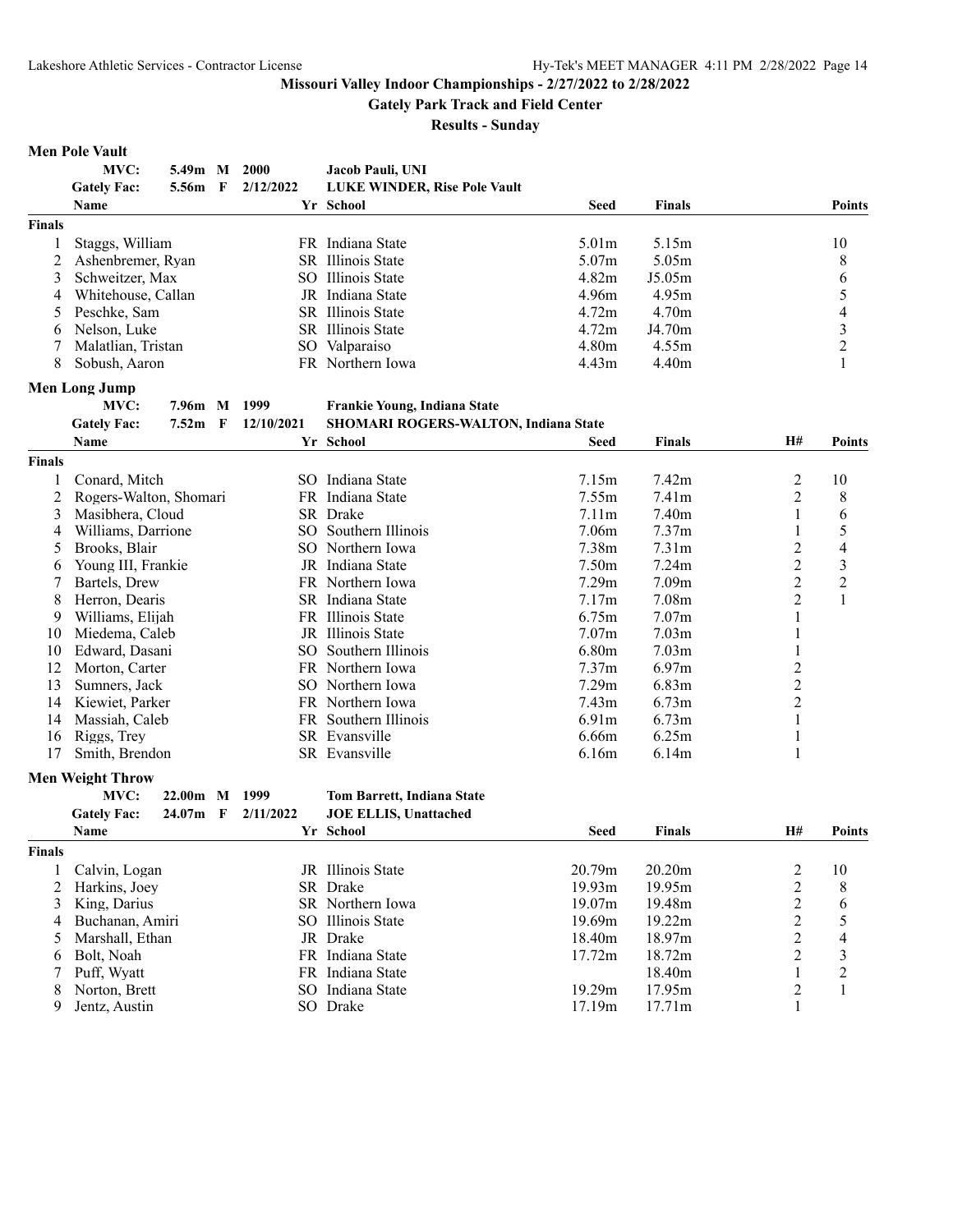**Gately Park Track and Field Center**

**Results - Sunday**

# **Finals ... (Men Weight Throw)**

|               | Name                                        |    | Yr School            | <b>Seed</b> | <b>Finals</b>     | H#                      | <b>Points</b> |
|---------------|---------------------------------------------|----|----------------------|-------------|-------------------|-------------------------|---------------|
| 10            | Juszczak, Eddie                             |    | SR Valparaiso        | 17.22m      | 17.35m            | 1                       |               |
| 11            | Beaird, Dylan                               |    | JR Southern Illinois | 17.38m      | 17.25m            | 1                       |               |
| 12            | Golliher, Ryan                              |    | SO Indiana State     | 18.38m      | 17.21m            | $\overline{c}$          |               |
| 13            | Targgart, Cole                              |    | JR Southern Illinois | 18.43m      | 17.19m            | $\overline{2}$          |               |
| 14            | Barmes, Anthony                             |    | SO Drake             | 19.24m      | 17.08m            | $\overline{c}$          |               |
| 15            | Norris, Daniel                              |    | FR Southern Illinois | 17.61m      | 16.56m            | $\overline{c}$          |               |
| 16            | Trafton, Alek                               |    | SR Valparaiso        | 16.82m      | 15.94m            | 1                       |               |
| 17            | Dove, Zach                                  |    | JR Evansville        | 16.41m      | 15.77m            |                         |               |
| 18            | Boyer, Joe                                  |    | SO Illinois State    |             | 15.05m            |                         |               |
| 19            | Johnson, Jeremiah                           |    | SO Valparaiso        | 15.71m      | 15.02m            |                         |               |
| 20            | Schuler, Andrew                             |    | SR Evansville        | 13.93m      | 14.14m            |                         |               |
| 21            | Rinker, Will                                |    | FR Valparaiso        | 14.74m      | 11.64m            |                         |               |
| $- - -$       | Peck, Brandon                               |    | JR Indiana State     | 17.31m      | <b>FOUL</b>       | 1                       |               |
| $- - -$       | Boots, Michael                              |    | SR Evansville        | 15.58m      | <b>FOUL</b>       | 1                       |               |
|               |                                             |    |                      |             |                   |                         |               |
|               | Heptathlon: #1 Men 60 Meter Dash Heptathlon |    |                      |             |                   |                         |               |
|               | Name                                        | Yr | <b>School</b>        |             | Finals            | H#                      | <b>Points</b> |
| <b>Finals</b> |                                             |    |                      |             |                   |                         |               |
|               | Kiewiet, Parker                             |    | FR Northern Iowa     |             | 6.96              | $\overline{\mathbf{c}}$ | 897           |
| 2             | Bartels, Drew                               |    | FR Northern Iowa     |             | 7.03              | $\overline{c}$          | 872           |
| 3             | Butcher, Zack                               |    | SO Northern Iowa     |             | 7.12              | $\overline{c}$          | 840           |
| 4             | Davis, Matt                                 |    | FR Northern Iowa     |             | 7.21              | 2                       | 809           |
| 5             | Morton, Carter                              |    | FR Northern Iowa     |             | 7.23              | 1                       | 802           |
| 6             | Knoblett, Chase                             |    | SO Illinois State    |             | 7.25              | 1                       | 796           |
|               | Miedema, Caleb                              |    | JR Illinois State    |             | 7.26              | 1                       | 792           |
| 8             | Atias, Ariel                                |    | FR Illinois State    |             | 7.39              | 1                       | 749           |
| 9             | Rucinski, Joey                              |    | SR Evansville        |             | 7.67              | $\mathbf{1}$            | 659           |
|               |                                             |    |                      |             |                   |                         |               |
|               | Heptathlon: #4 Men High Jump Heptathlon     |    |                      |             |                   |                         |               |
|               | <b>Gately Fac:</b><br>$6.55m$ F             |    |                      |             |                   |                         |               |
|               | Name                                        | Yr | School               |             | Finals            |                         | <b>Points</b> |
| <b>Finals</b> |                                             |    |                      |             |                   |                         |               |
| 1             | Davis, Matt                                 |    | FR Northern Iowa     |             | 2.01 <sub>m</sub> |                         | 813           |
| 2             | Morton, Carter                              |    | FR Northern Iowa     |             | 1.98m             |                         | 785           |
| 3             | Atias, Ariel                                |    | FR Illinois State    |             | 1.95m             |                         | 758           |
| 4             | Miedema, Caleb                              |    | JR Illinois State    |             | 1.92m             |                         | 731           |
| 5             | Bartels, Drew                               |    | FR Northern Iowa     |             | 1.83m             |                         | 653           |
| 6             | Kiewiet, Parker                             |    | FR Northern Iowa     |             | 1.80 <sub>m</sub> |                         | 627           |
| 6             | Butcher, Zack                               |    | SO Northern Iowa     |             | 1.80 <sub>m</sub> |                         | 627           |
| 8             | Knoblett, Chase                             |    | SO Illinois State    |             | 1.77m             |                         | 602           |
|               | Rucinski, Joey                              |    | SR Evansville        |             | 1.68m             |                         | 528           |
|               | Heptathlon: #2 Men Long Jump Heptathlon     |    |                      |             |                   |                         |               |
|               | Name                                        | Yr | School               |             | Finals            |                         | <b>Points</b> |
|               |                                             |    |                      |             |                   |                         |               |
| <b>Finals</b> |                                             |    |                      |             |                   |                         |               |
| 1             | Bartels, Drew                               |    | FR Northern Iowa     |             | 7.17m             |                         | 854           |
| 2             | Miedema, Caleb                              |    | JR Illinois State    |             | 7.07m             |                         | 830           |
| 3             | Atias, Ariel                                |    | FR Illinois State    |             | 6.94m             |                         | 799           |
| 4             | Butcher, Zack                               |    | SO Northern Iowa     |             | 6.91m             |                         | 792           |
| 5             | Morton, Carter                              |    | FR Northern Iowa     |             | 6.85m             |                         | 778           |
|               |                                             |    |                      |             |                   |                         |               |